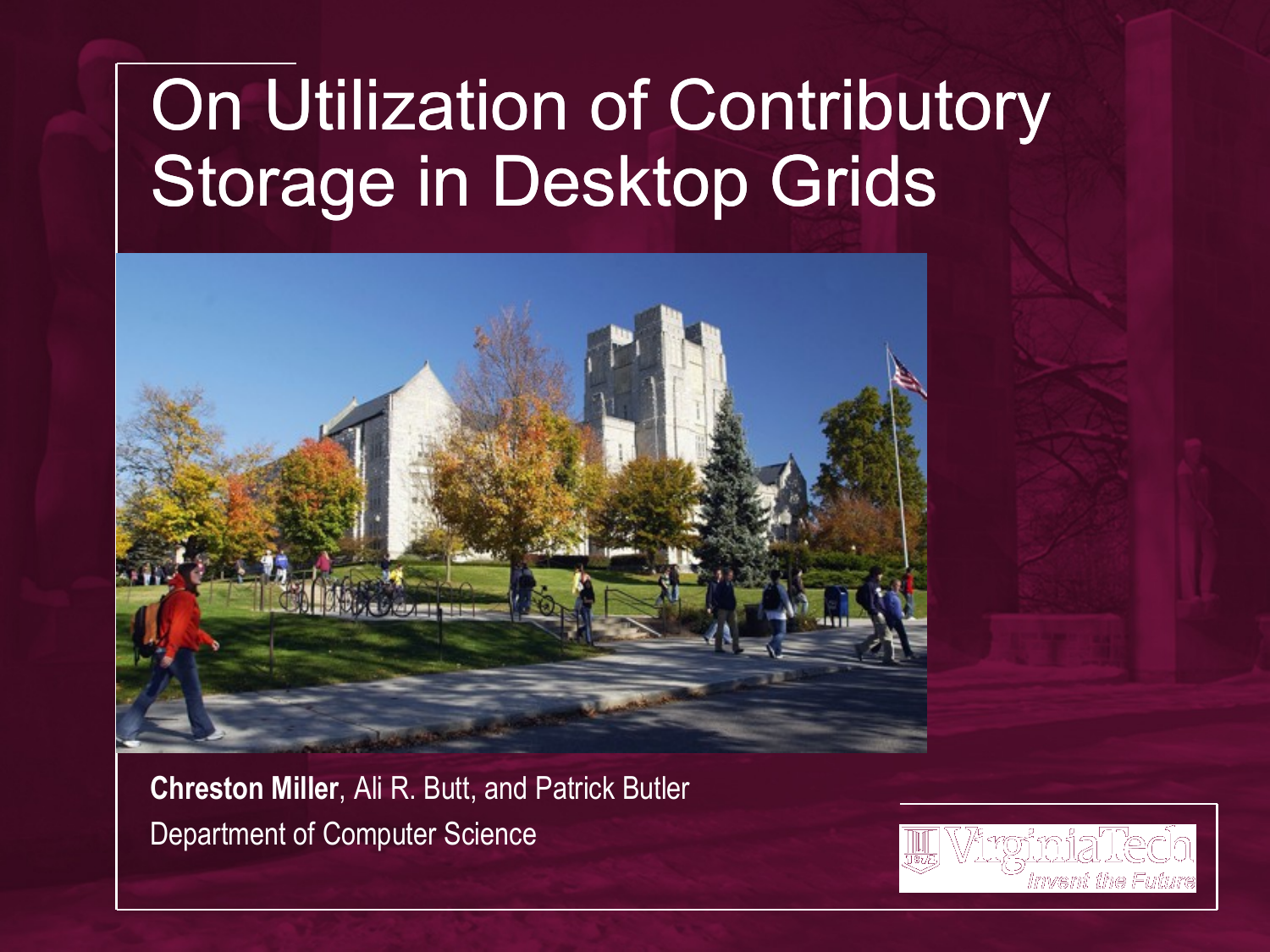# Contributory Storage: Cheap Storage using Shared Resources

- Distributed setup with many participants
- Nodes contribute storage space for sharing
- Create a uniform global storage space
- Typically supports decentralized store/lookup
- Many systems build upon this idea
	- PAST, CFS, OceanStore, Kosha, LOCKSS,…

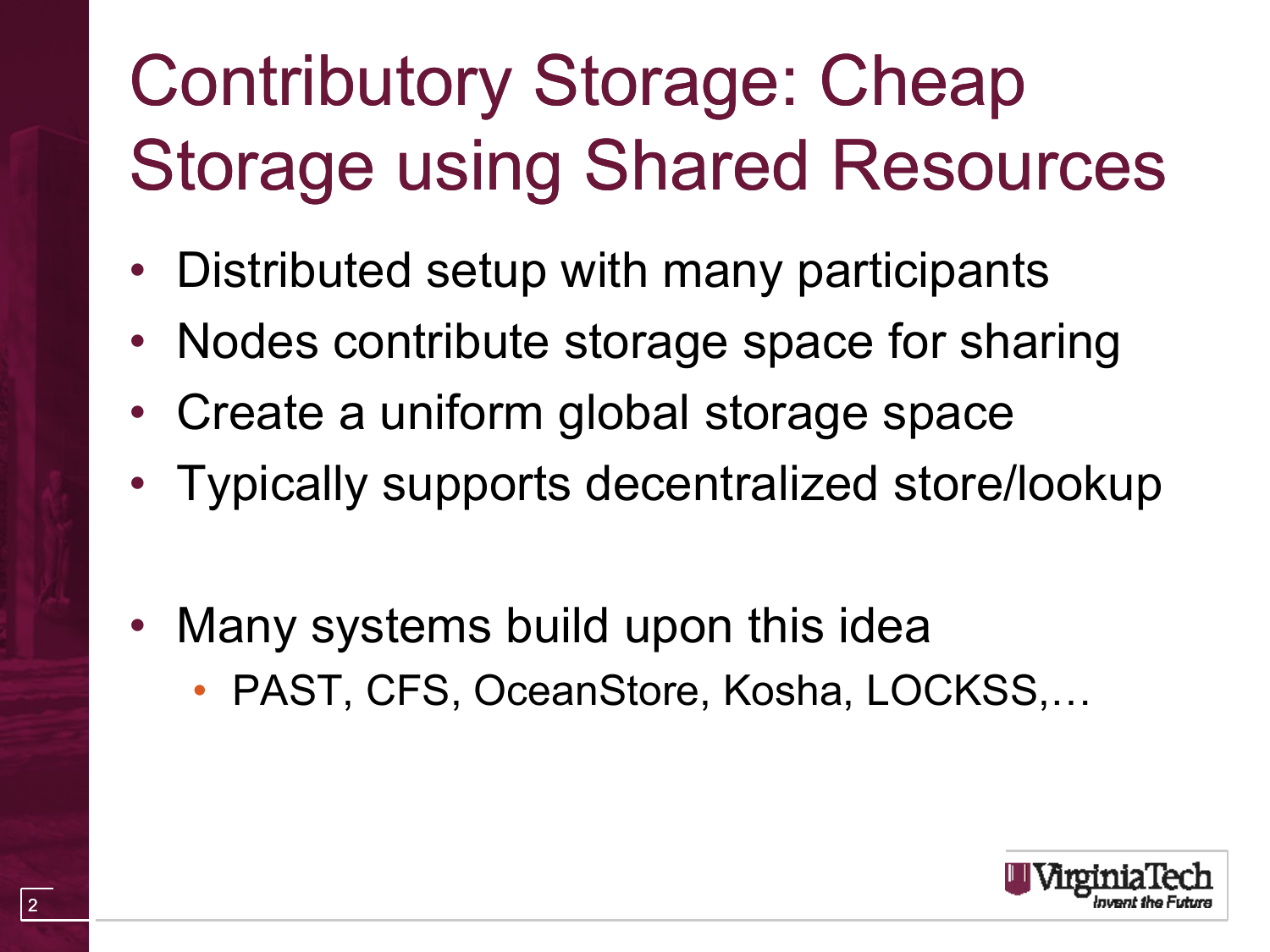# Goal: Use of Contributory Storage in Scientific Computing

- Advantages:
	- Provides economical storage with large capacity
	- Supports parallel access to distributed resources
- Challenges:
	- Limited individual file sizes
	- Unreliable and transient participants
	- $\rightarrow$  Simple replication or file splitting is likely not to work

#### **Need for techniques to use shared storage in scientific computing**

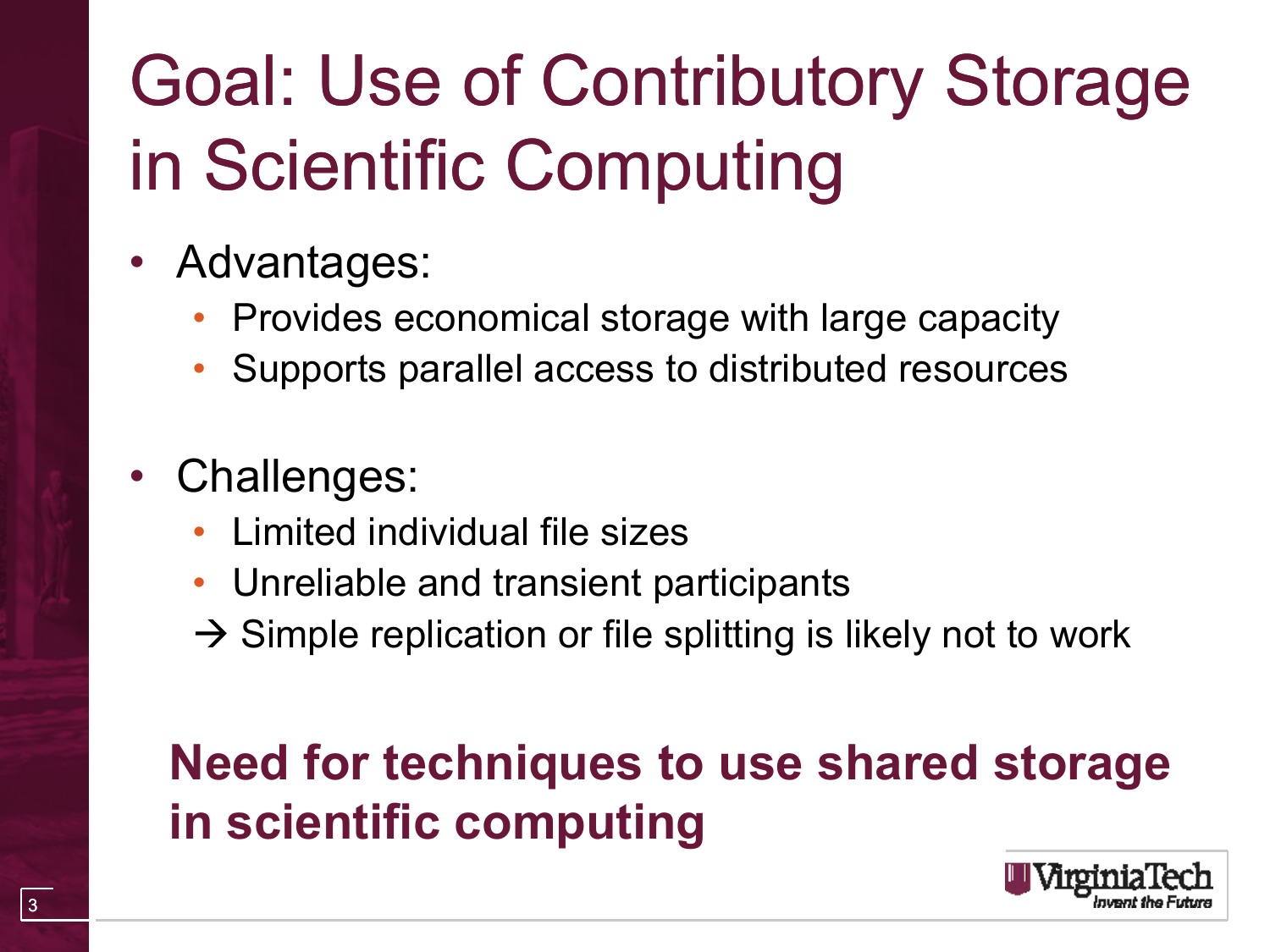## Our Contribution: PeerStripe Reliable Shared Storage

- Utilizes storage contributed by peer nodes
- Adapts data striping to support large files
- Employs error coding for fault tolerance
- Leverages multicast for efficient replication
- Supports easy integration with applications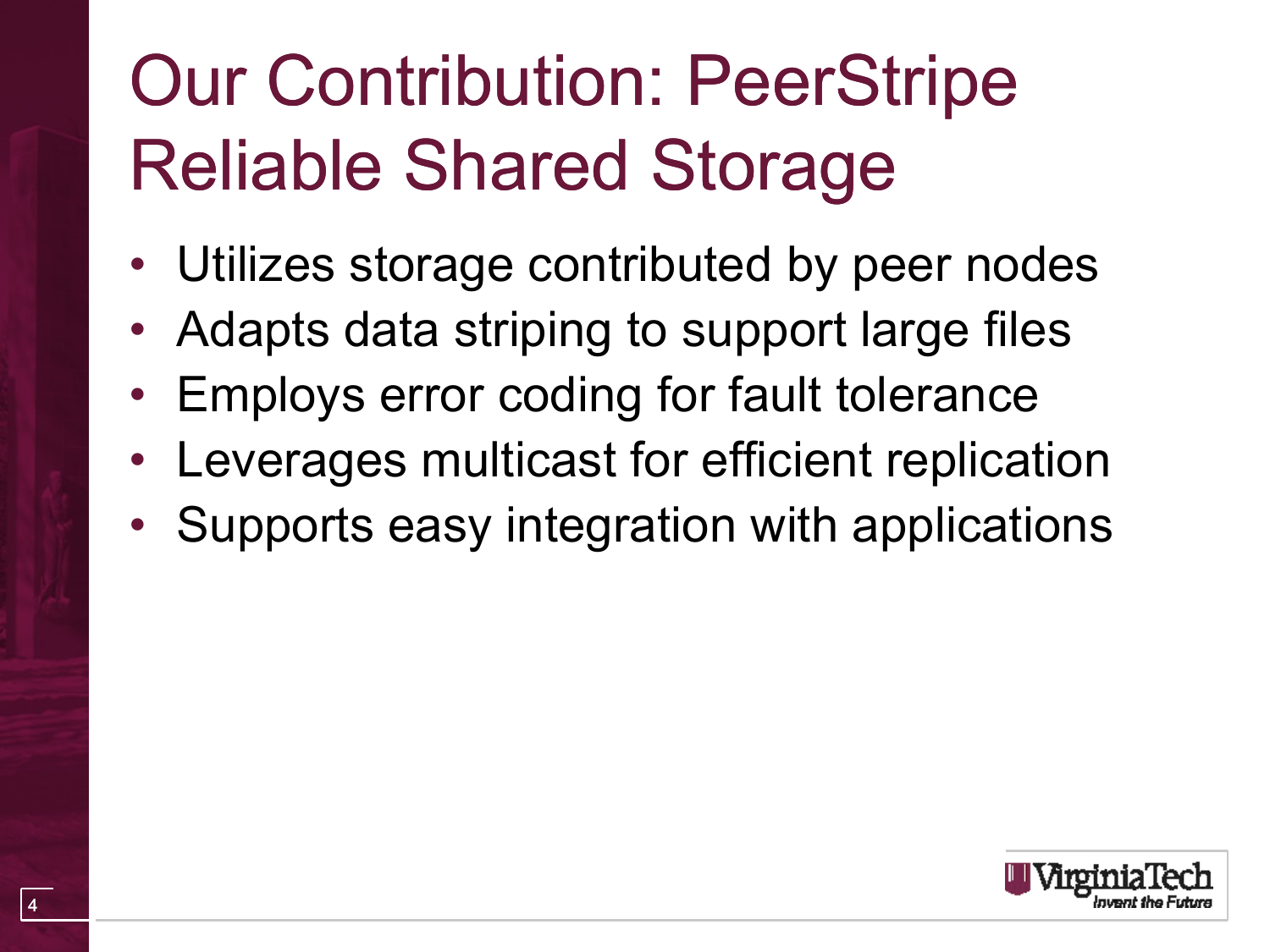## **Outline**

- Preamble
- End to our Means
- Evaluation Study
- Conclusion

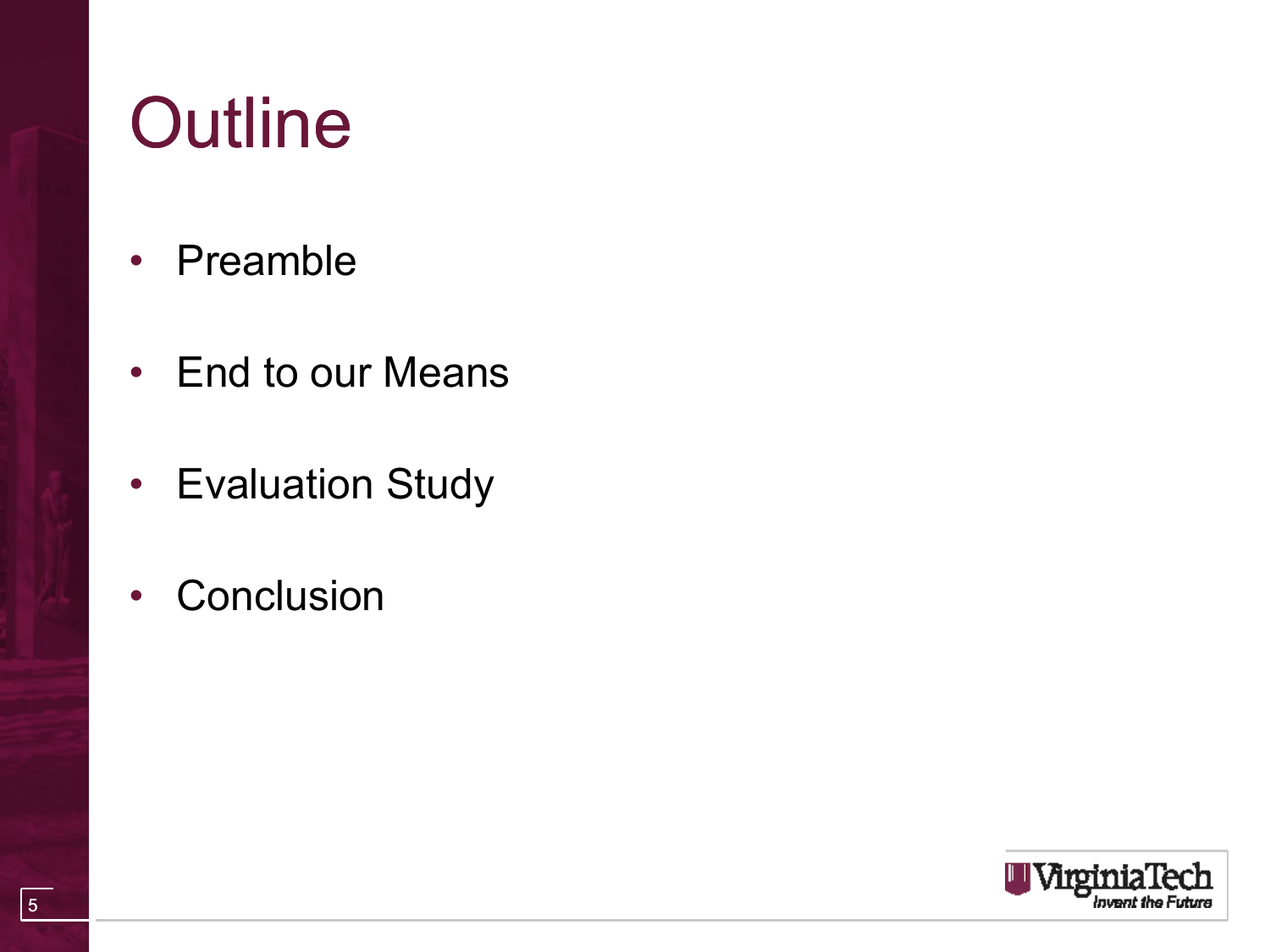## **Outline**

- Preamble
- End to our Means
- Evaluation Study
- Conclusion
- Problem
- Motivation
- Our Contributions
- Core Technologies

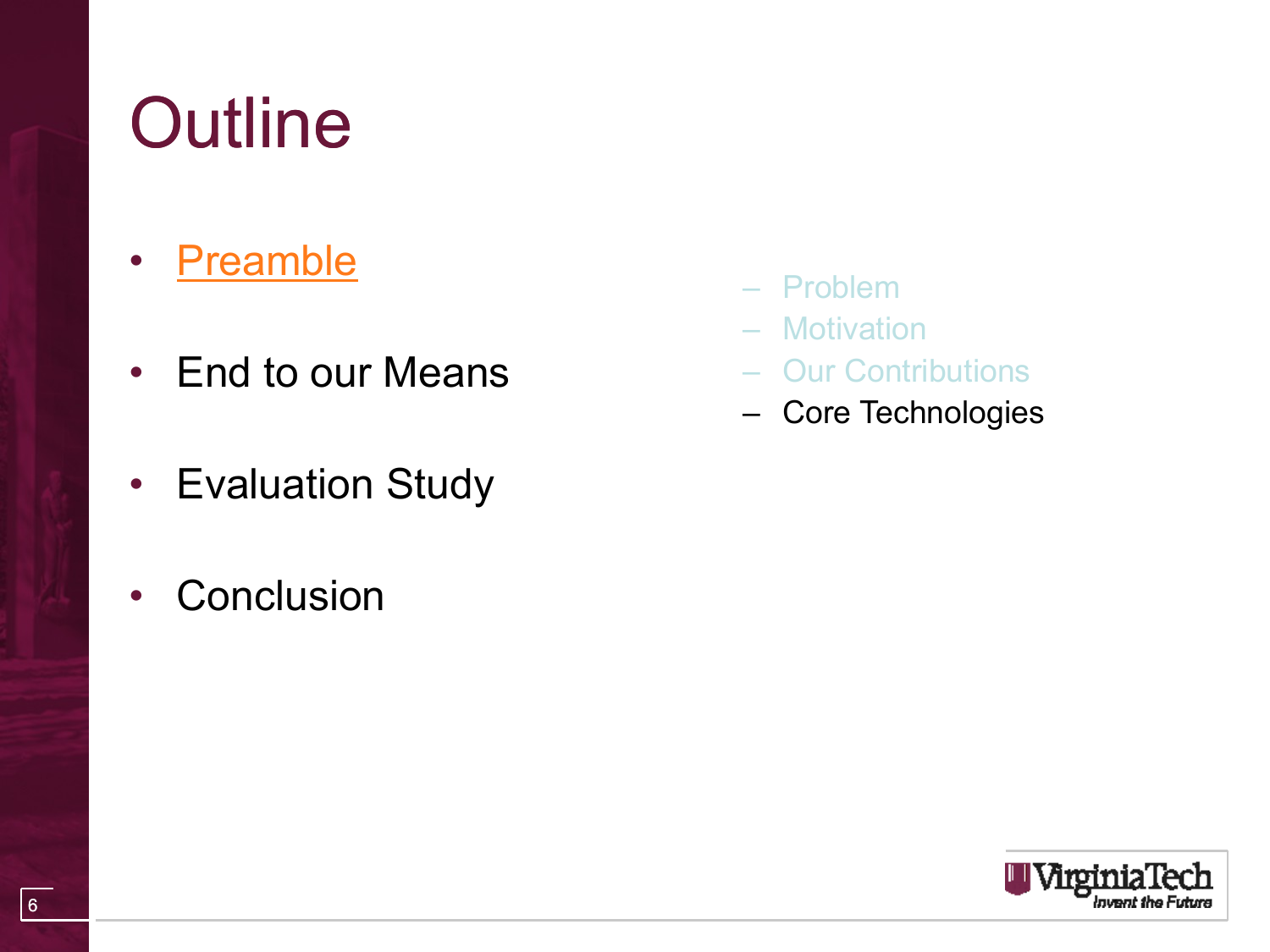## Core Technologies: Structured Peer-to-Peer **Networks**

- Implement Distributed Hash Table abstraction
- Facilitate decentralized operation
- Provide self-organization of participants
- Systems based on these networks provide:
	- Mobility and location transparency
	- Load-balancing
- We use Free Pastry substrate from Rice University and Microsoft

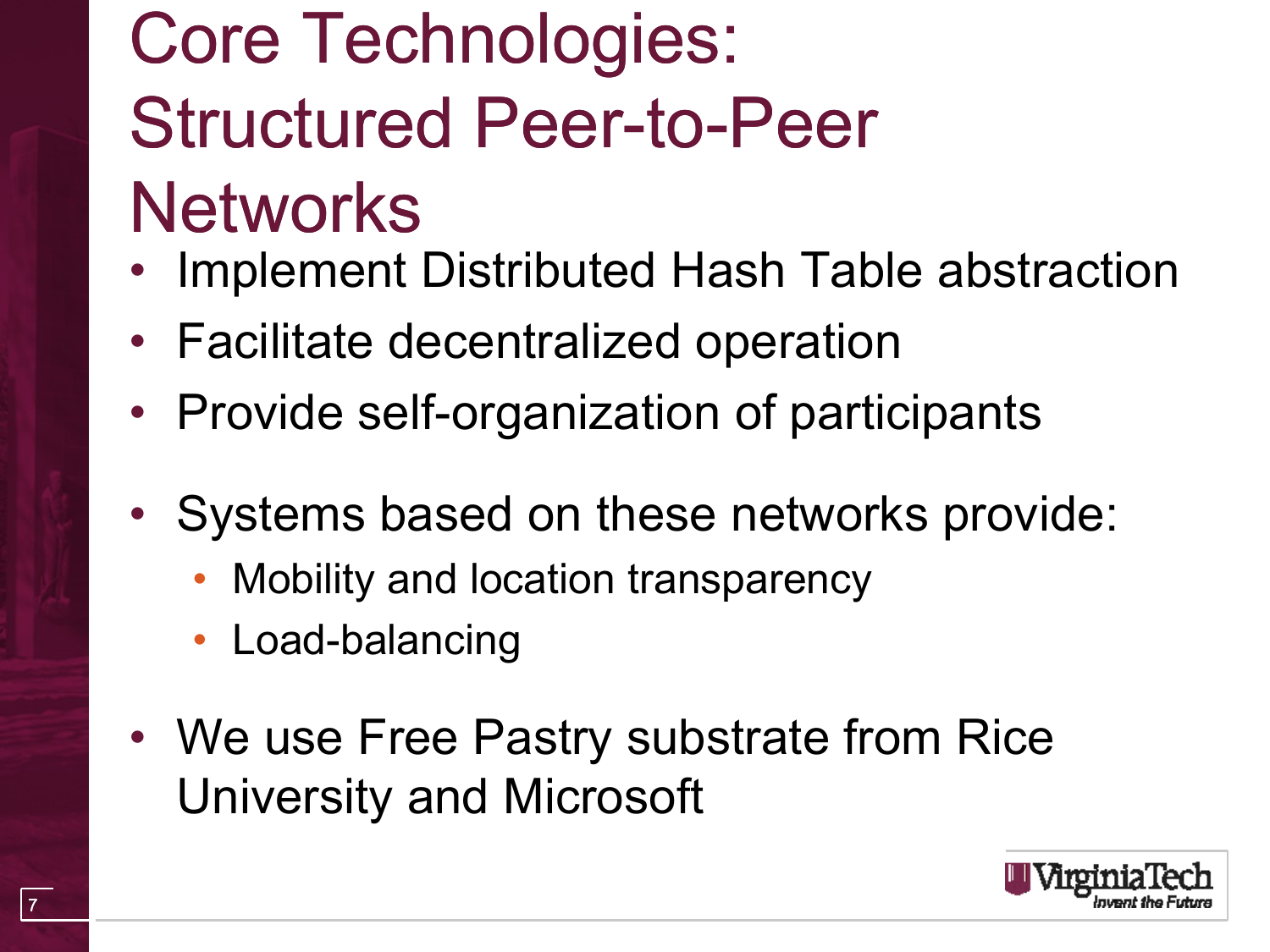# Core Technologies: Increasing Data Availability

- Erasure codes
	- Provide redundancy against failures
	- Incur less space overhead than replication
	- Advanced codes can withstand multiple failures
- Multicast communication protocol
	- Supports simultaneous messaging to many nodes
	- Can be leveraged for efficient replication

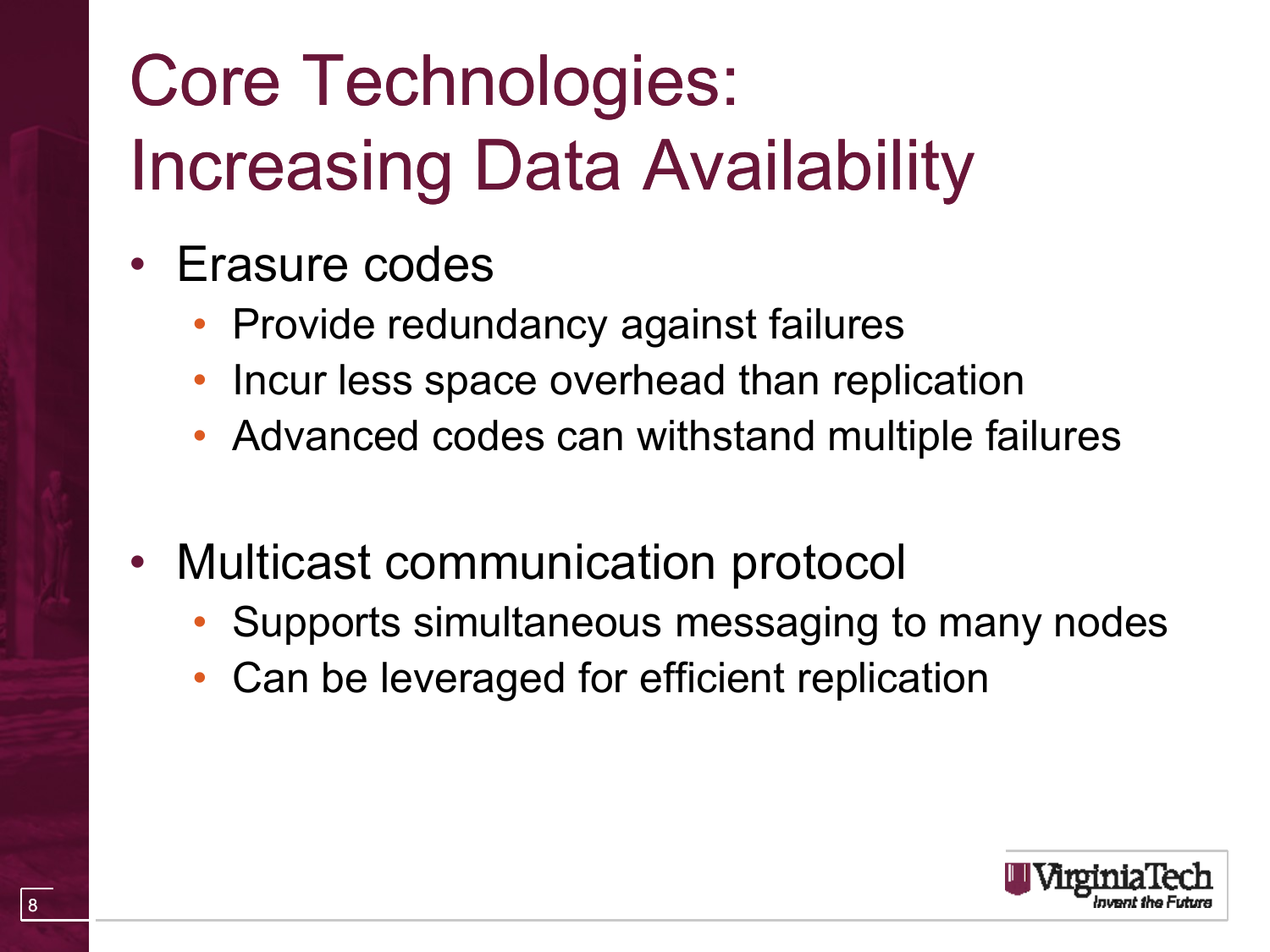## **Outline**

- Preamble
- End to our Means
- Experimental Study
- Conclusion
- Software Architecture
- Splitting a file
- Redundancy with multicast
- Error coding
- Interfacing with applications

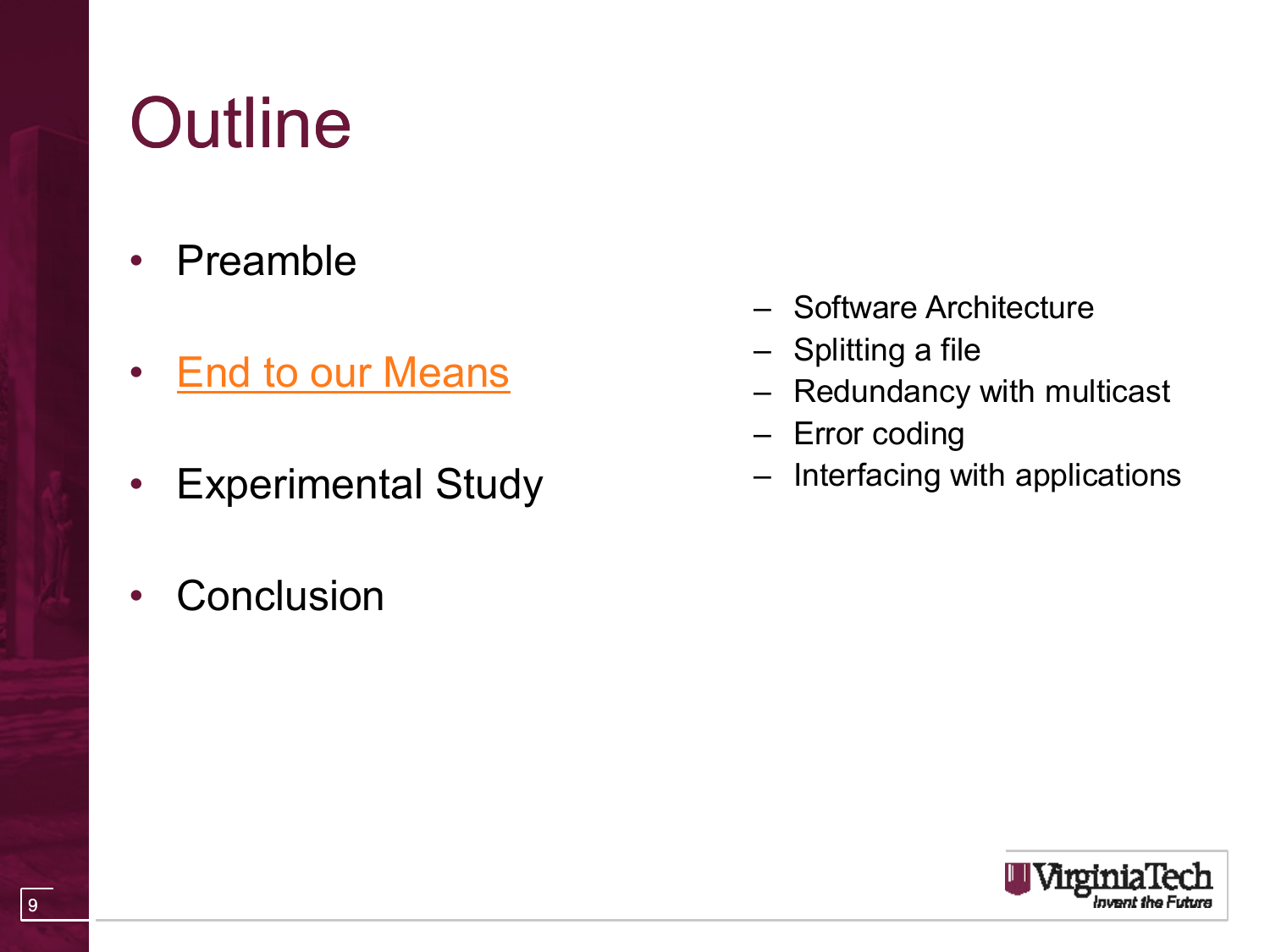### PeerStripe Software Tasks

#### 1. Storing large files

- Split file into different size chunks
- Use DHT's to store chunks

#### 2. Error coding chunks

Use online code to provide redundancy

#### 3. Chunk replication

- Replicate commonly used chunks
- 4. Interface with applications
	- Provide API's for applications to use

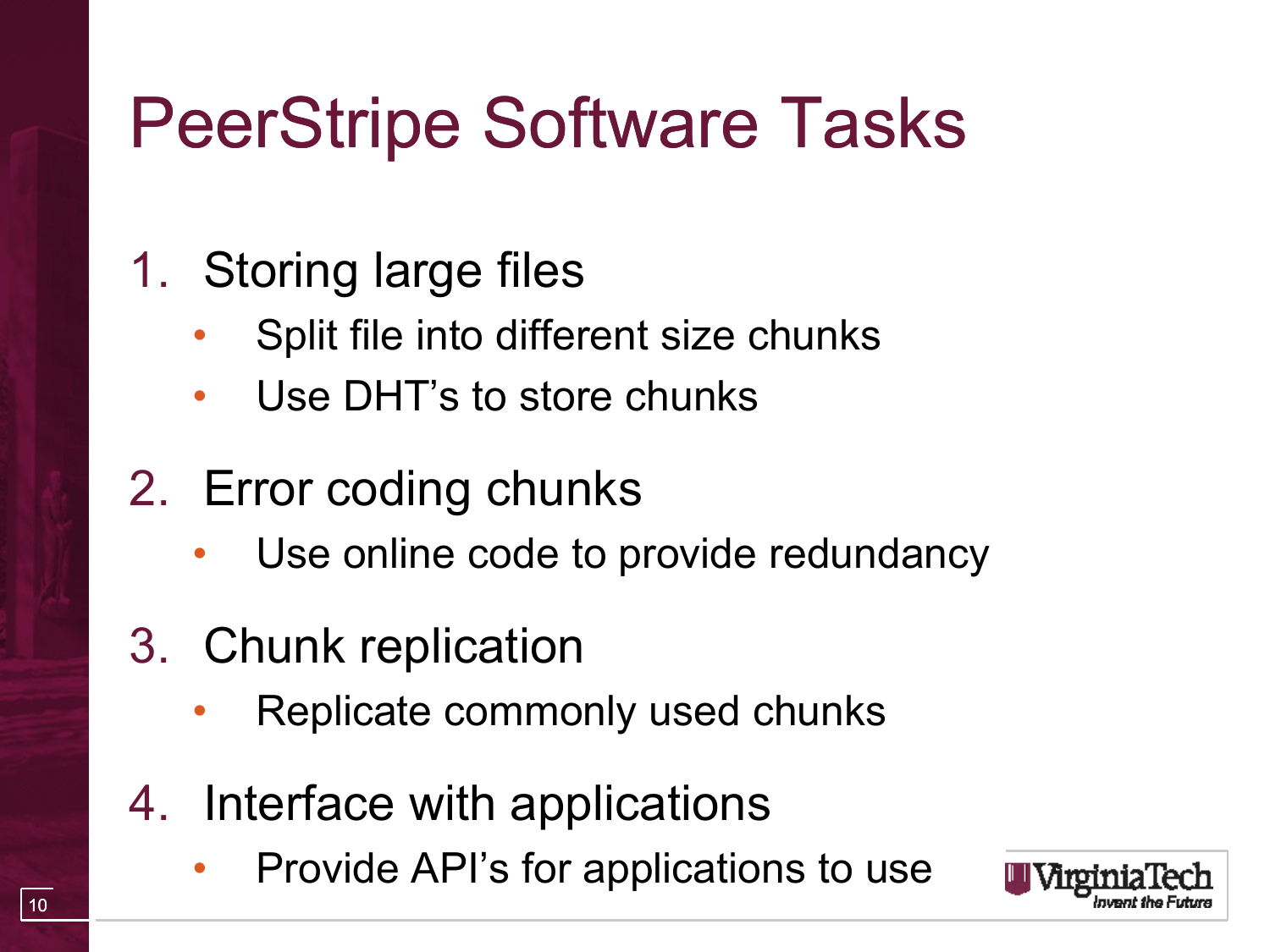## Part 1: Splitting Files into Chunks

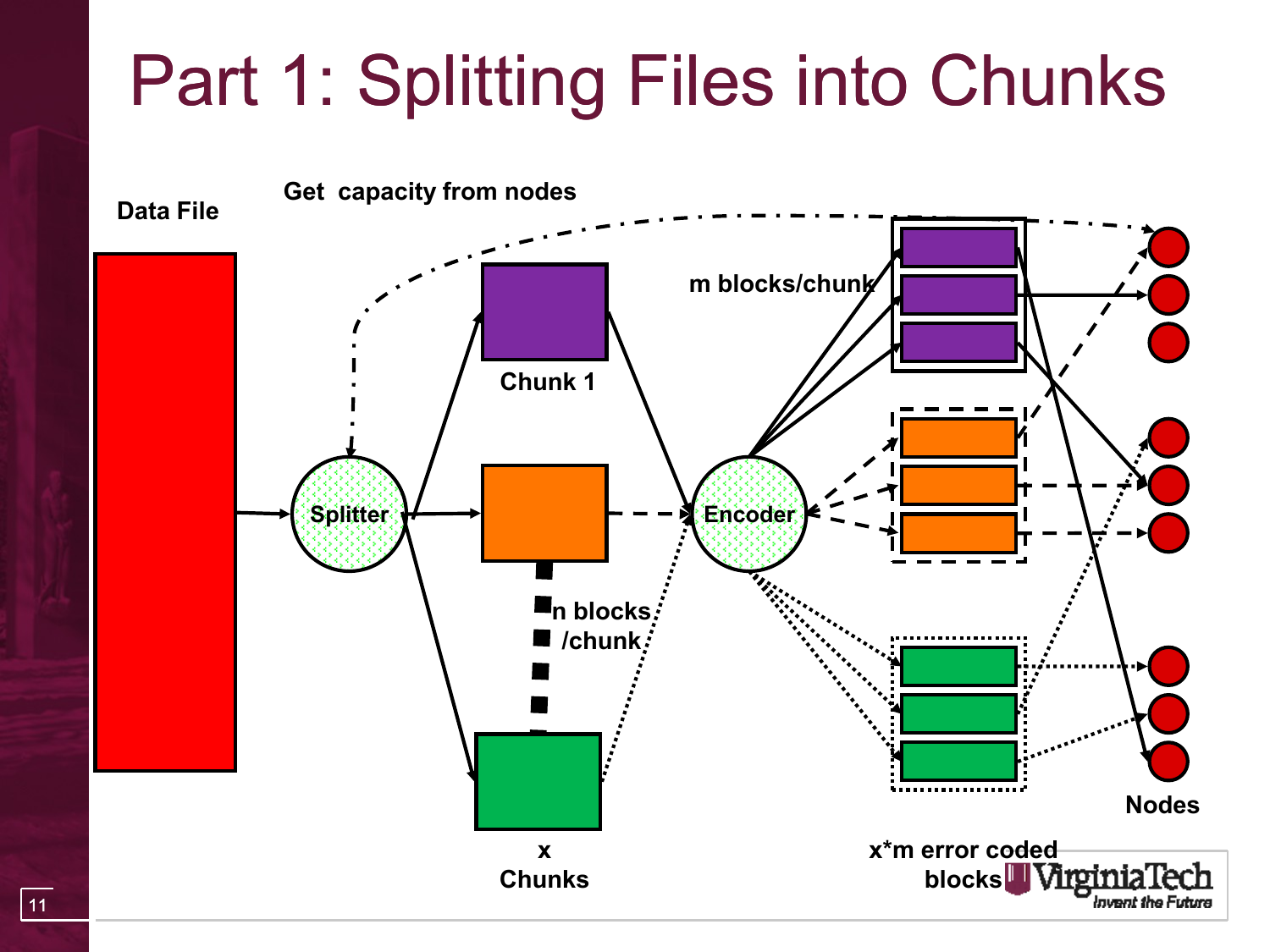## Part 2: Error Coding Chunks

- Each chunk is separately error coded
	- 1. A chunk is split into equal  $n$  size blocks
	- 2. The blocks are error coded into m encoded blocks
	- 3. Encoded blocks are inserted into the DHT

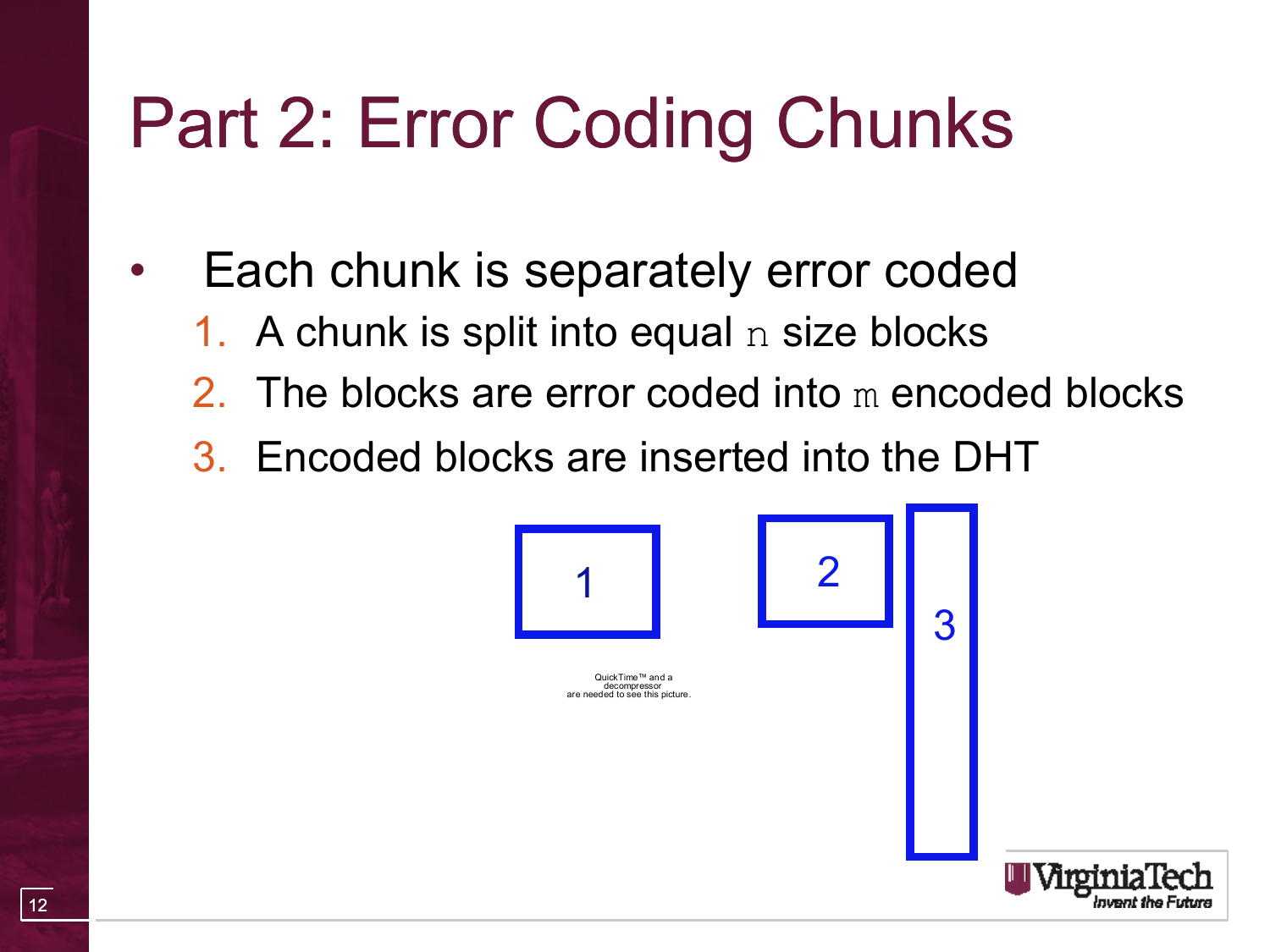# Investigation of Error Codes

#### • Error codes tested and used:

- XOR code: Protect against single failures
- Online code: Protect against multiple failures

#### + Good redundancy with small space overhead

- Recovery may consume resources

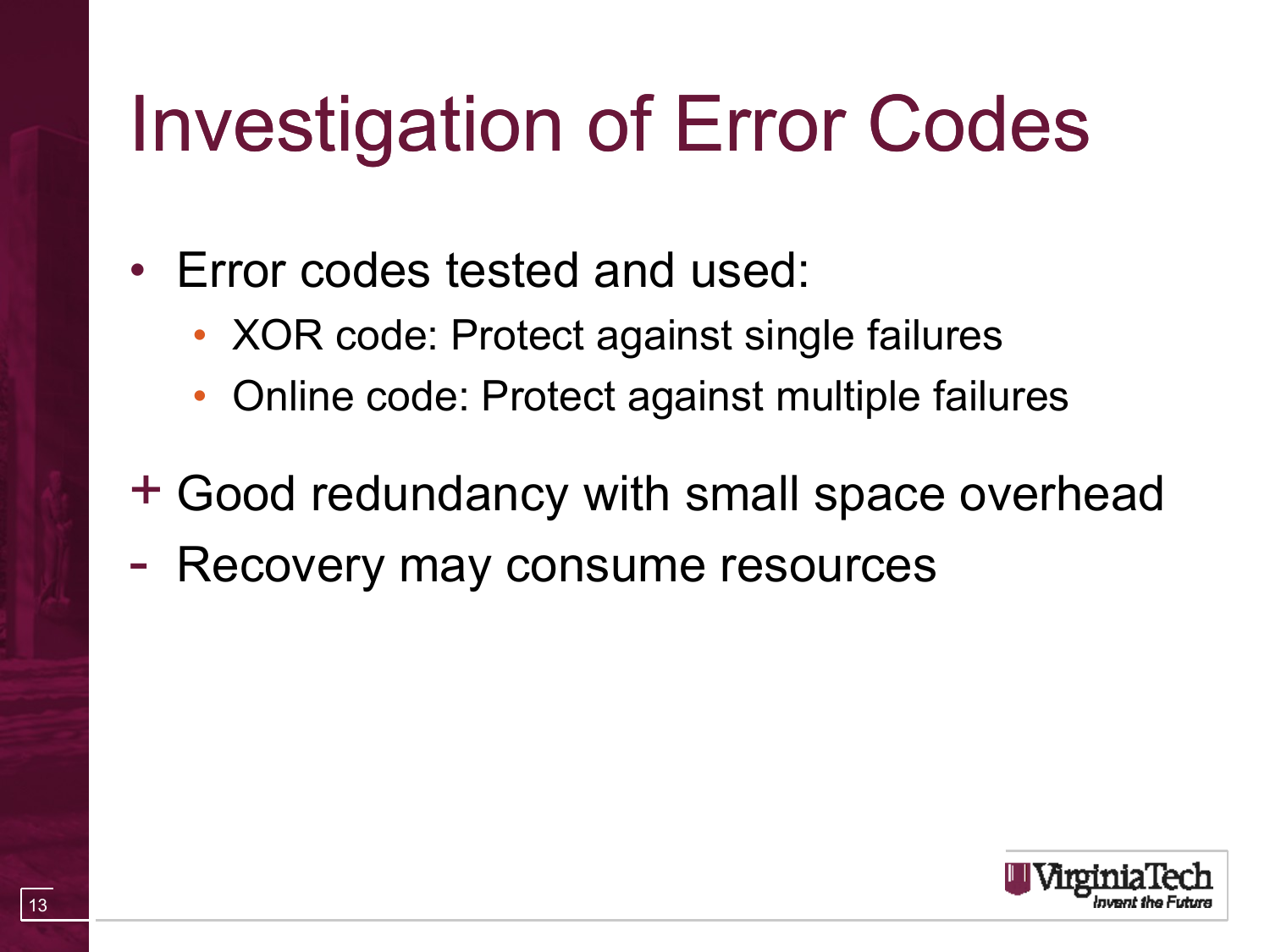## Part 3: Multicast-based **Replication**

- Leverage multicast for efficient and fast data dissemination to multiple destinations
- Faster recovery at the cost of space
- Challenge: Creation of a multicast-tree from source to replica destinations

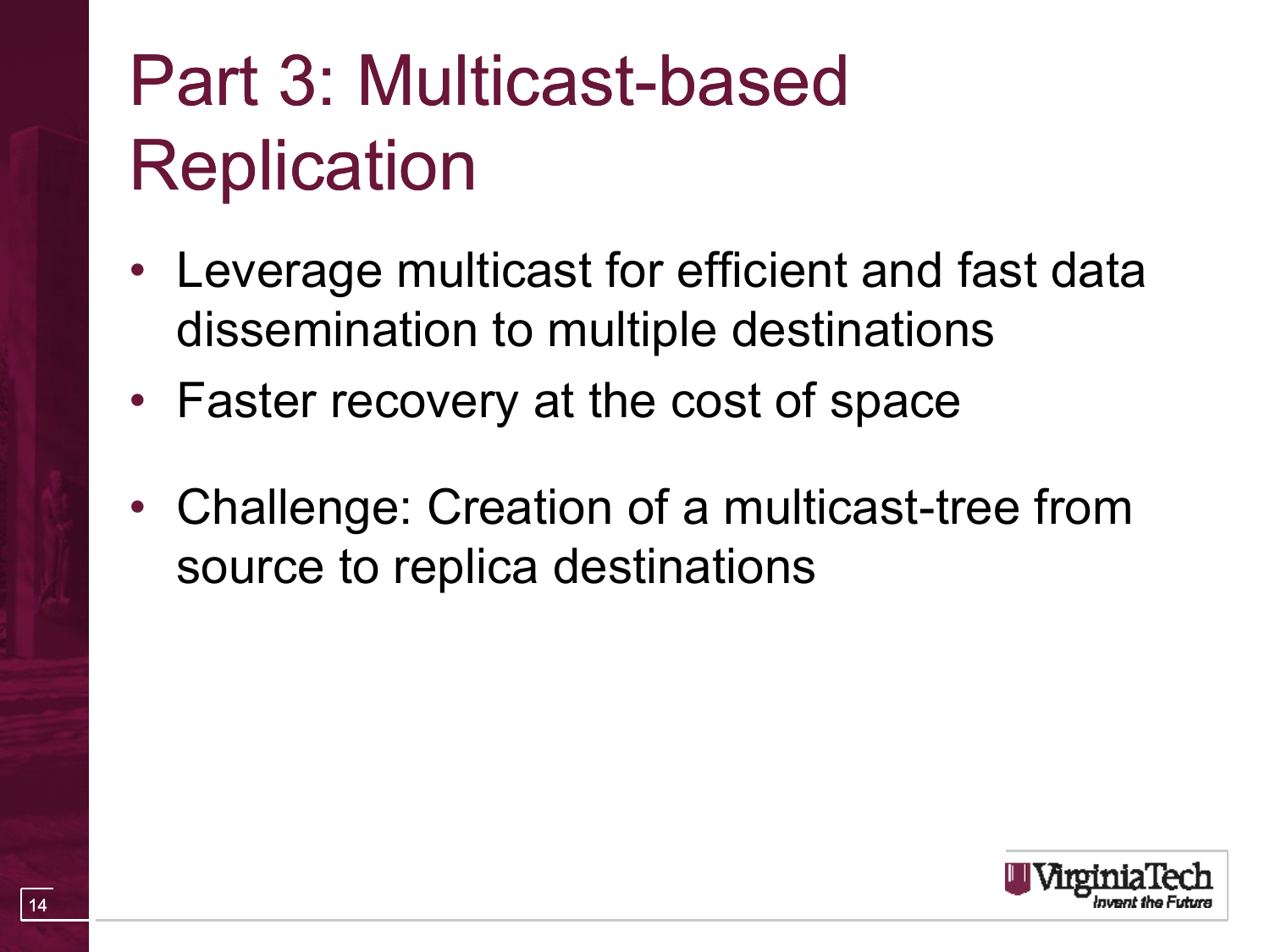### Creating a Multicast Tree

- Use greedy approach
	- Start from the source **S**
	- Using locality-aware DHT select random nodes close to **S** as first tier
	- Repeat selecting at each tier till replica location **R** is reached
- Employ standard multicast protocols, e.g. Bullet to push data from **S** to **R**



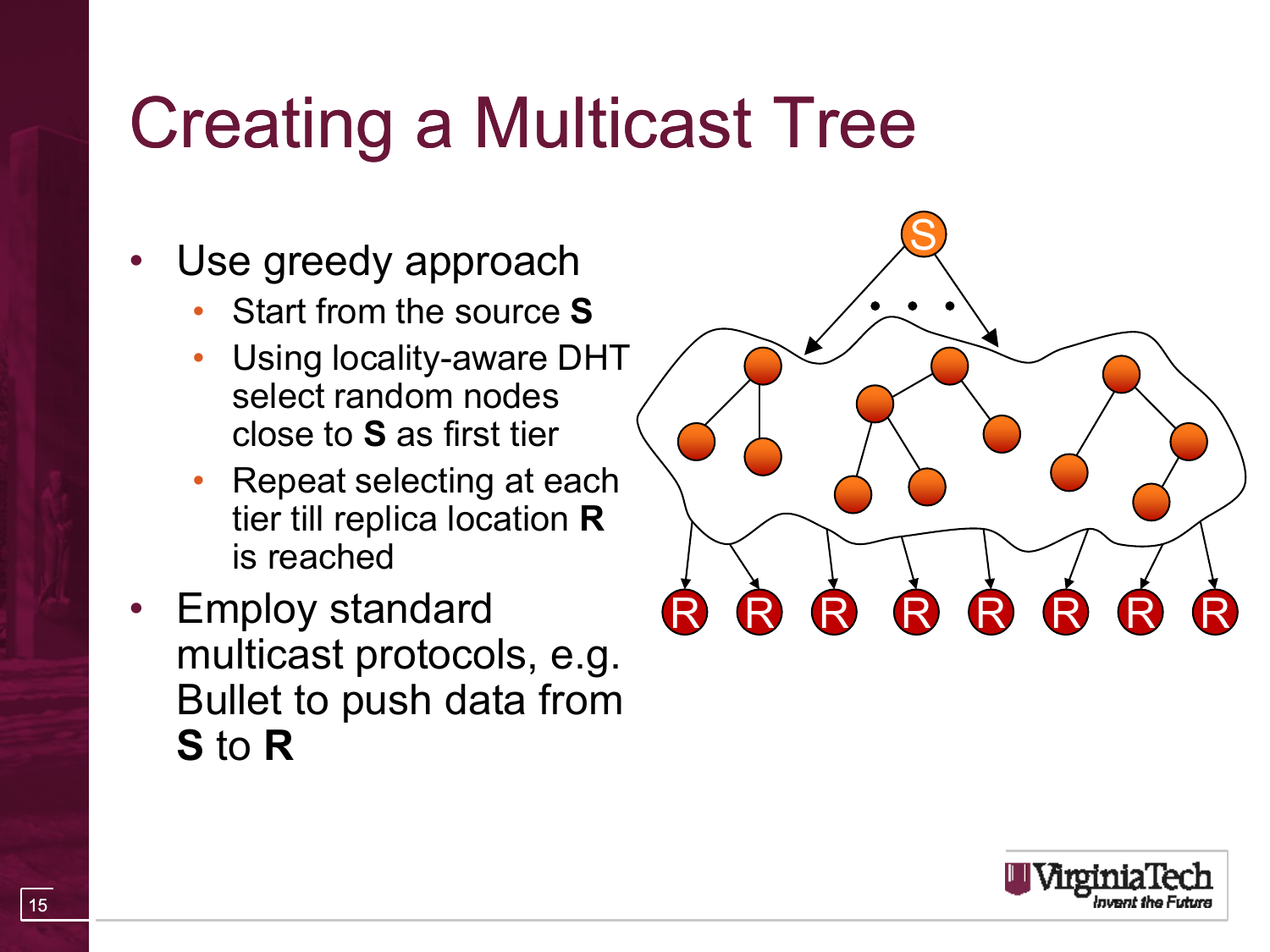# Part 4: Interfacing with **Applications**

- Modify applications to use direct calls to the PeerStripe API
	- Works well for new applications
- Link applications with an interposing library to redirect I/O
	- Transparent integration with existing applications

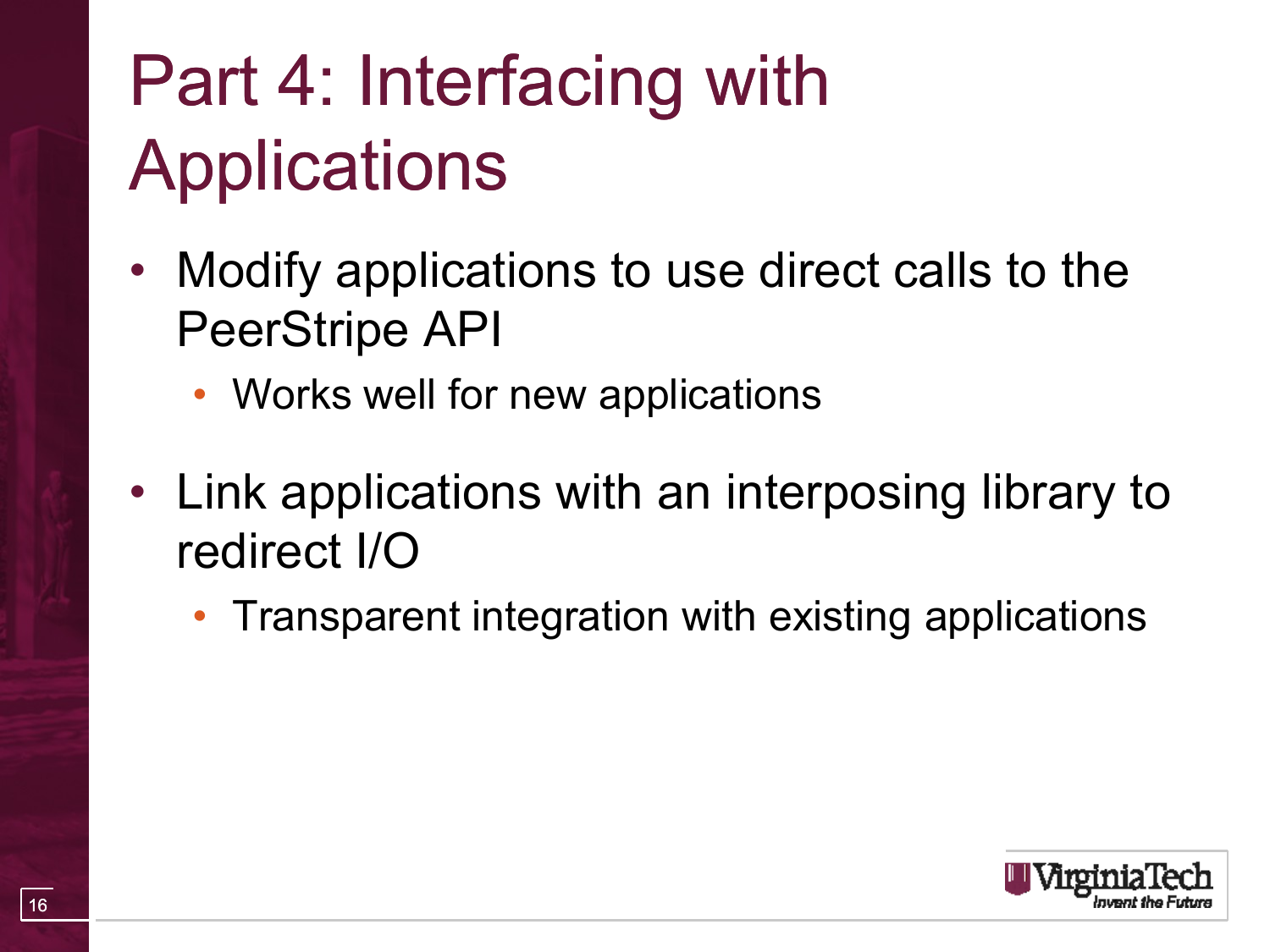## **Outline**

- Begin to our Means
- End to our Means
- Evaluation Study
- Conclusion
- Simulation
- Real world
	- PlanetLab
	- Condor

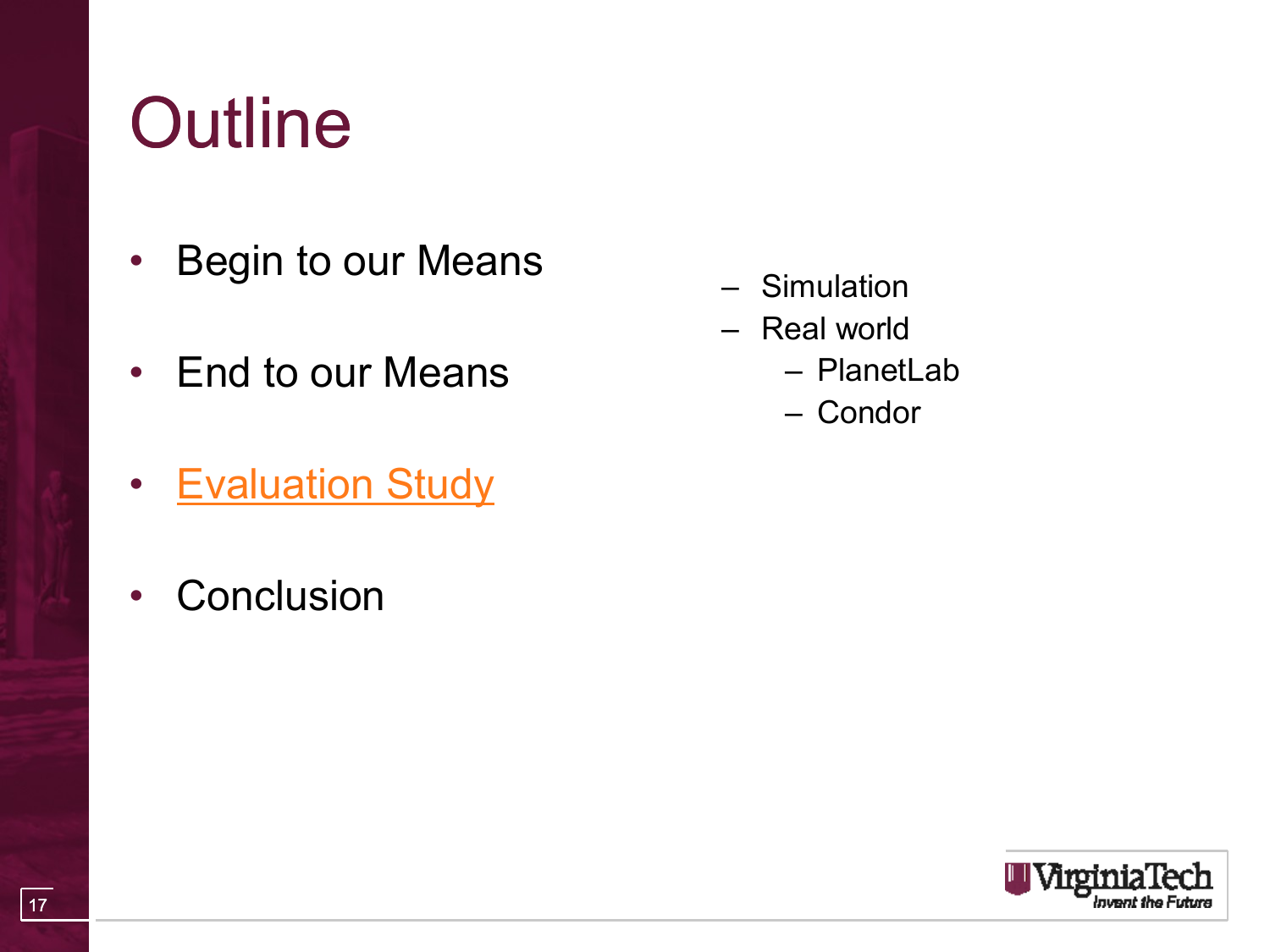### Evaluation: Overview

#### 1. Simulation study:

- Successful File Stores
- Number and size of chunks created
- System utilization (in terms of storage capacity)
- File availability with error coding
- Error code performance
- Effects of participant churn
- 2. Design verification on PlanetLab
- 3. Integration with Condor desktop grid

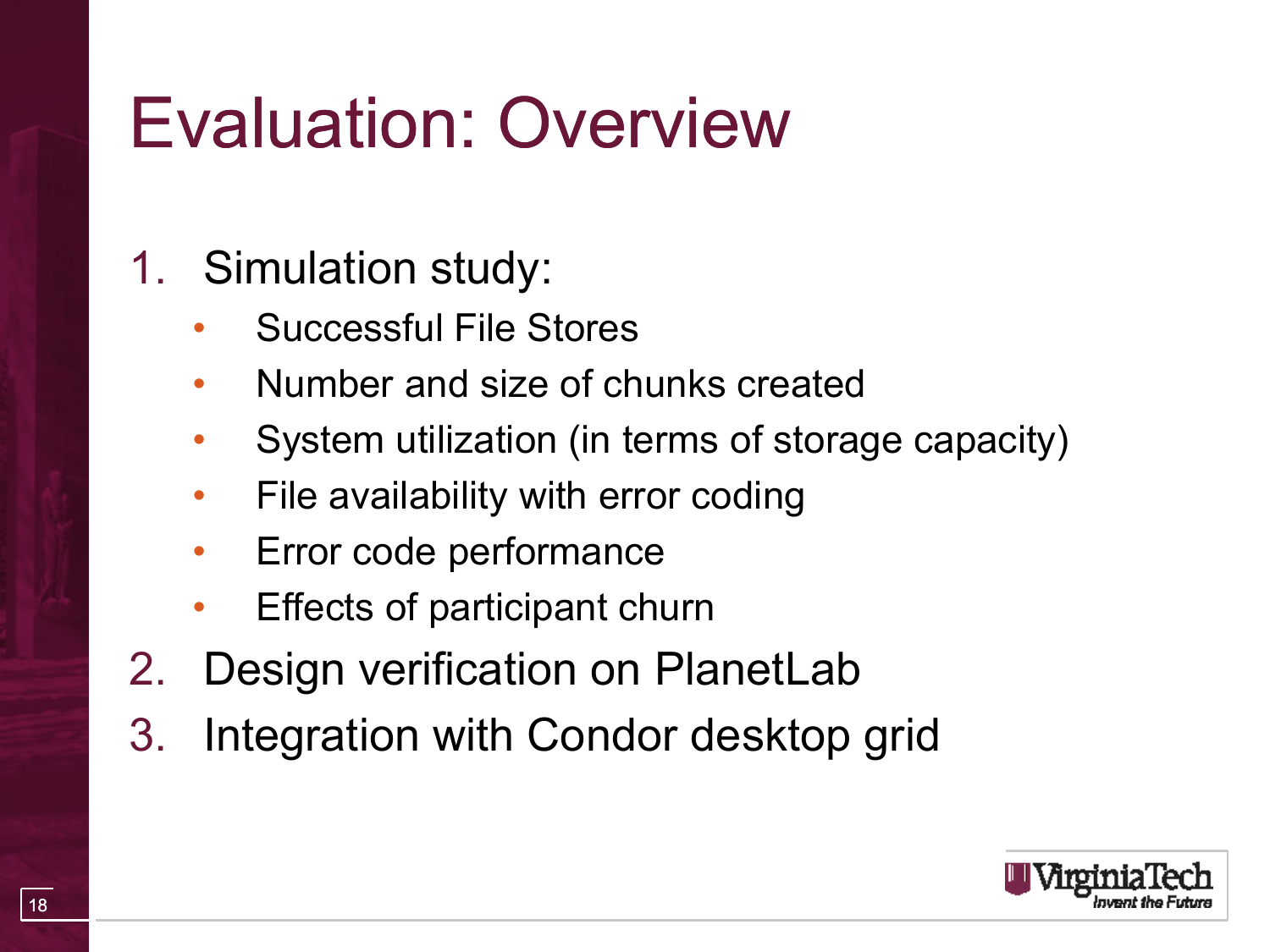## Simulation Study Setup

- 10,000-node directly connected network
- Assigned node capacities with mean 45 GB and variance 10 GB
- File system trace of 1.2M files totaling 278.7 TB
- Compare with PAST and CFS storage systems

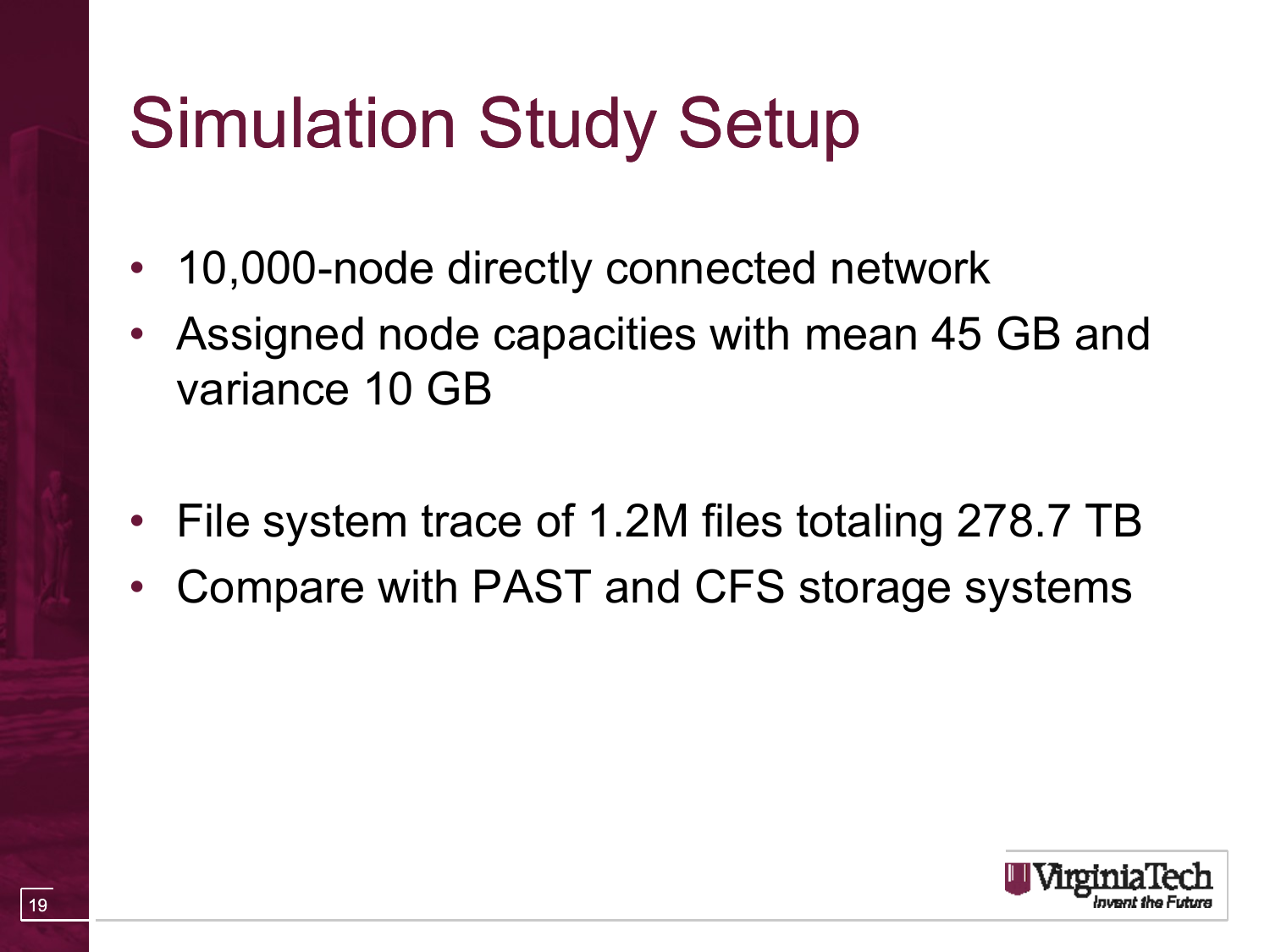#### Number of Successful File Stores



- 7.0x improvement over PAST
- 2.9x improvement over CFS

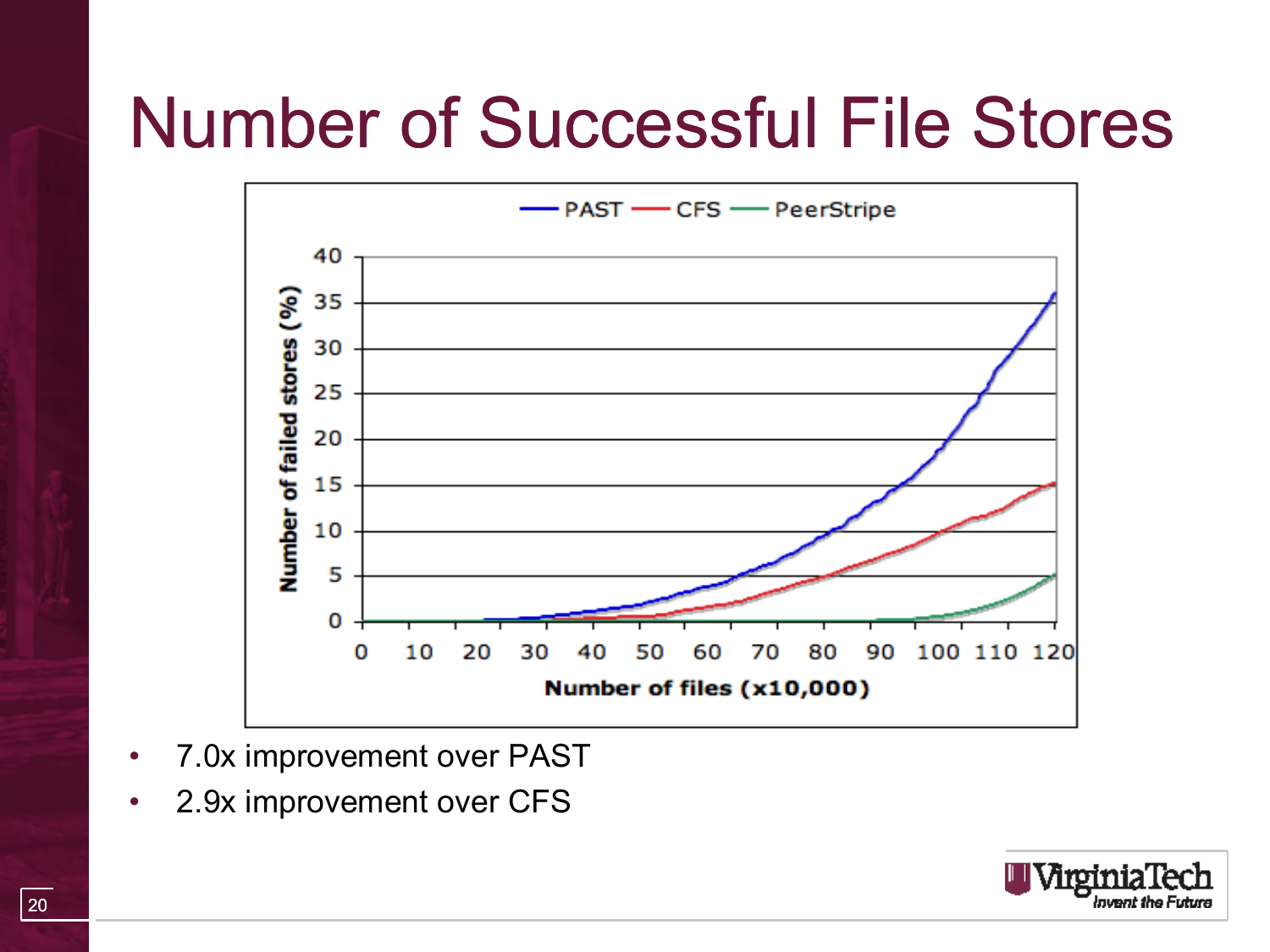### Number and Size of Chunks

- CFS: 61.25 chunks with stdev of 13.8
	- Fixed chunk size of 4 MB
- PeerStripe: 3.72 chunks with stdev of 3.1
	- Average chunk size 81.28 MB with stdev 19.9 MB
- $\rightarrow$  Fewer chunks in PeerStripe allows
	- Fewer expensive p2p lookups
	- Performance similar to PAST

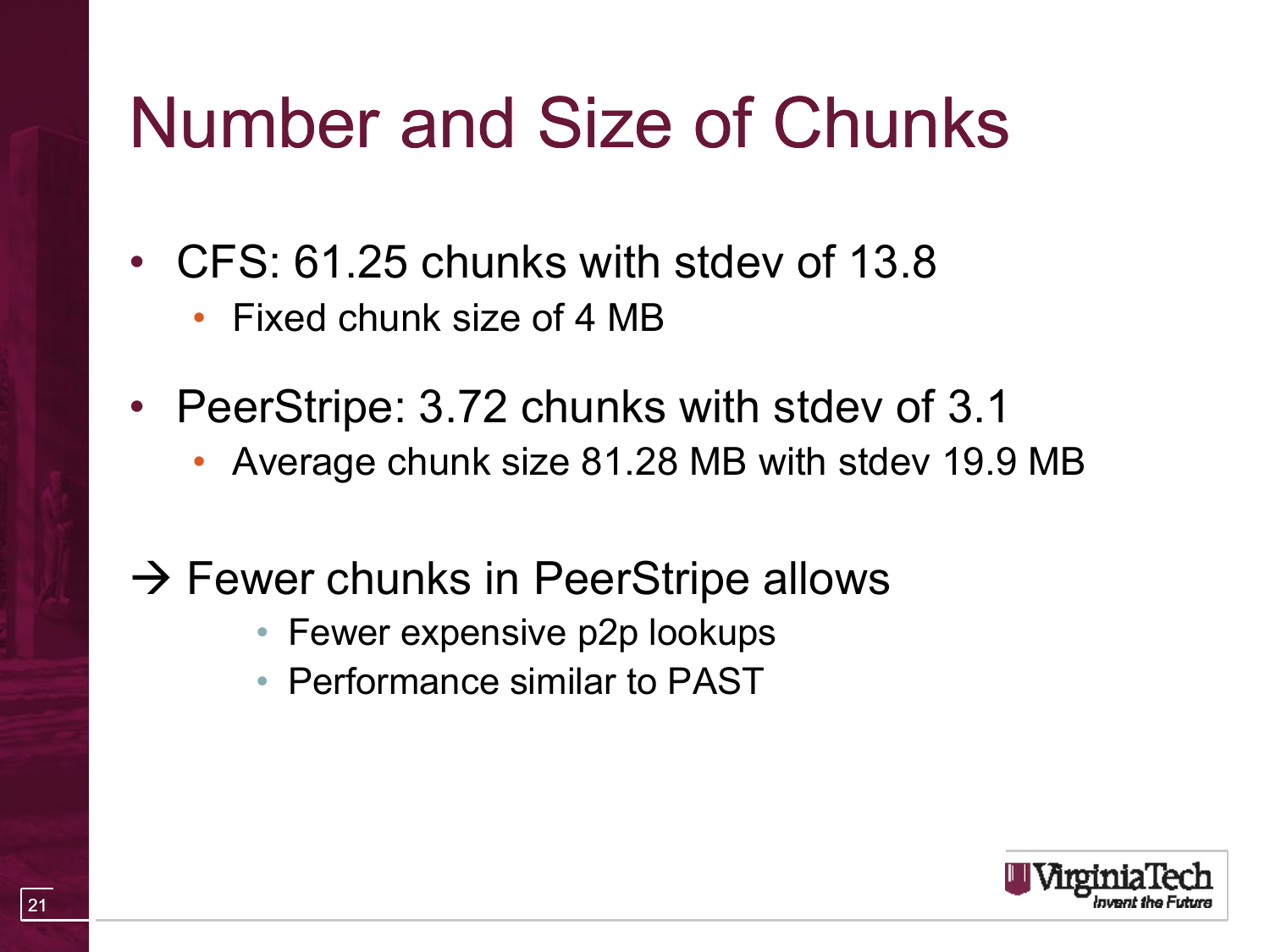# Overall System Capacity



- PeerStripe: 20.19% better than PAST
- PeerStripe: 7.18% better than CFS
- PeerStripe can utilize the available storage capacity more efficiently even at higher utilization

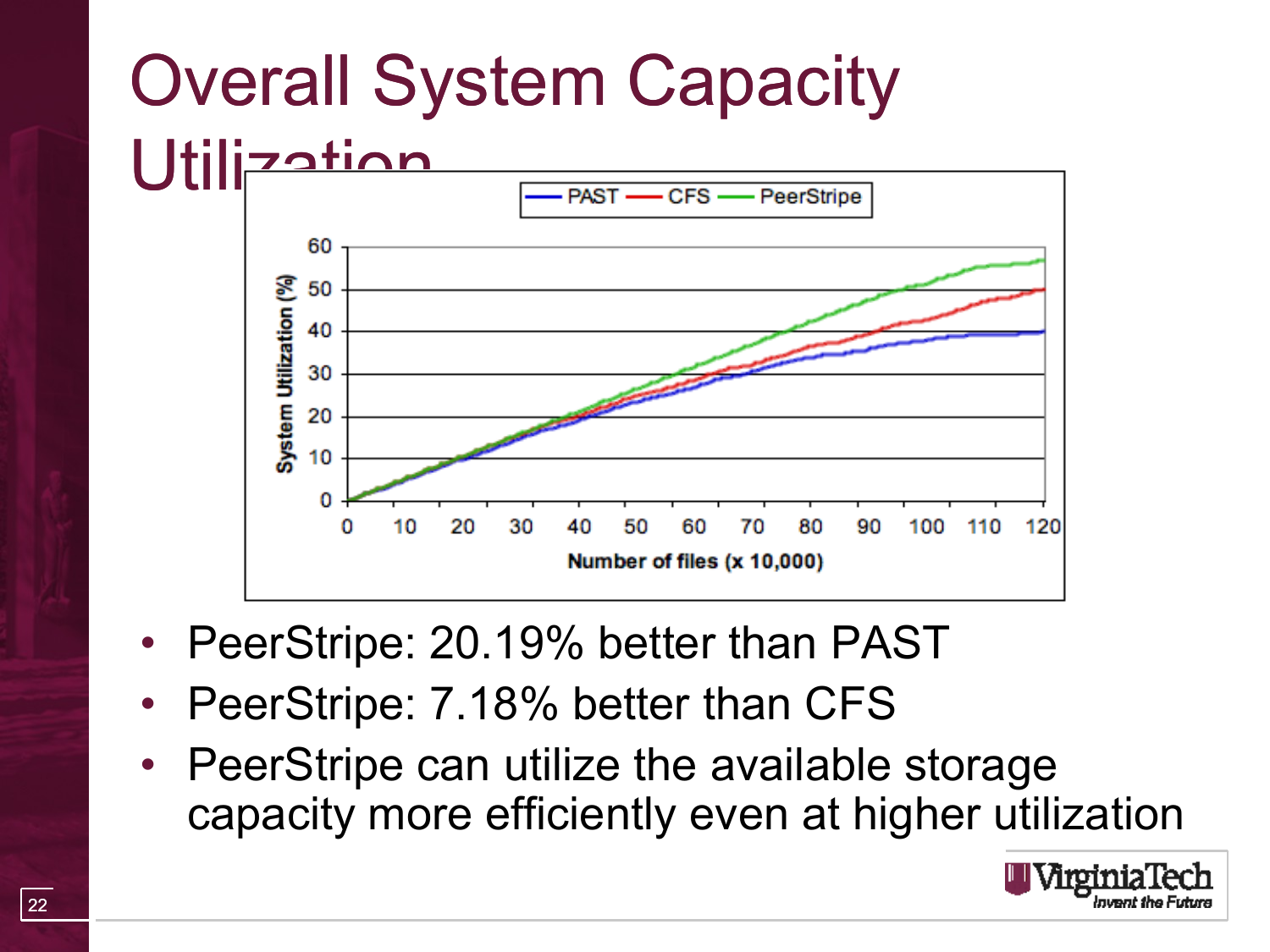# Error Coding: File Availability



- XOR code 23% less failures
- Online code 32% less failures
- Online code provides excellent fault tolerance against node failures

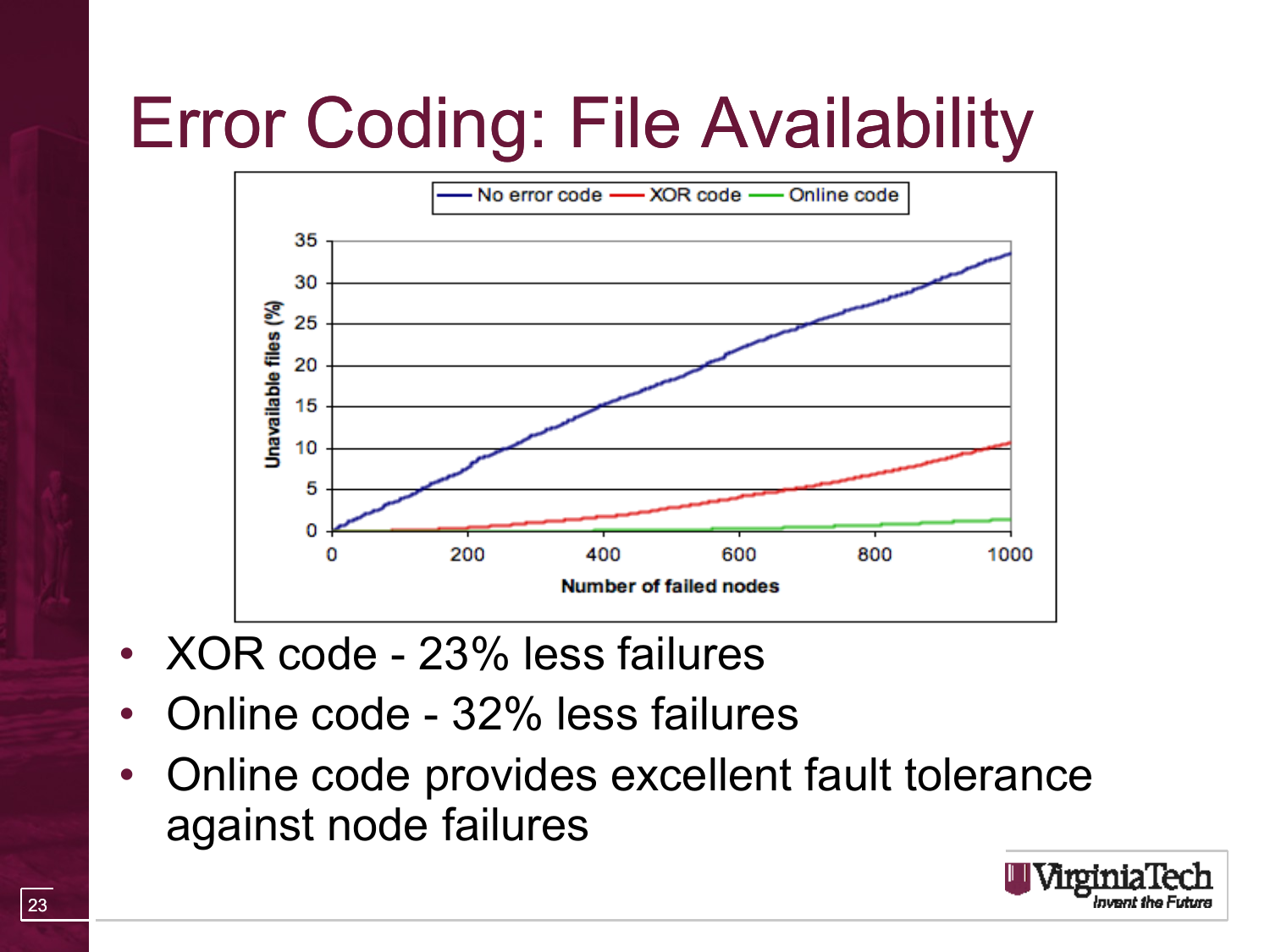## Error Coding Performance

• Compare XOR (1:1) and Online code with NULL code

| <b>Erasure</b><br>code | <b>Encoded size</b> |          | <b>Encoding time</b> |          |
|------------------------|---------------------|----------|----------------------|----------|
|                        | Size(MB)            | Overhead | Time                 | Overhead |
| <b>Null</b>            |                     | $0\%$    | 11                   | $0\%$    |
| <b>XOR</b>             | 6                   | 50%      | 79                   | 618%     |
| Online                 | 4.12                | 3%       | 264                  | 2300%    |

- XOR factor of 3.3 times faster than online codes
- Online code slower than XOR,
	- Decoding can start as soon as a block becomes available and can be overlapped with retrieval of other blocks
- The efficiency of online code overshadows its overhead

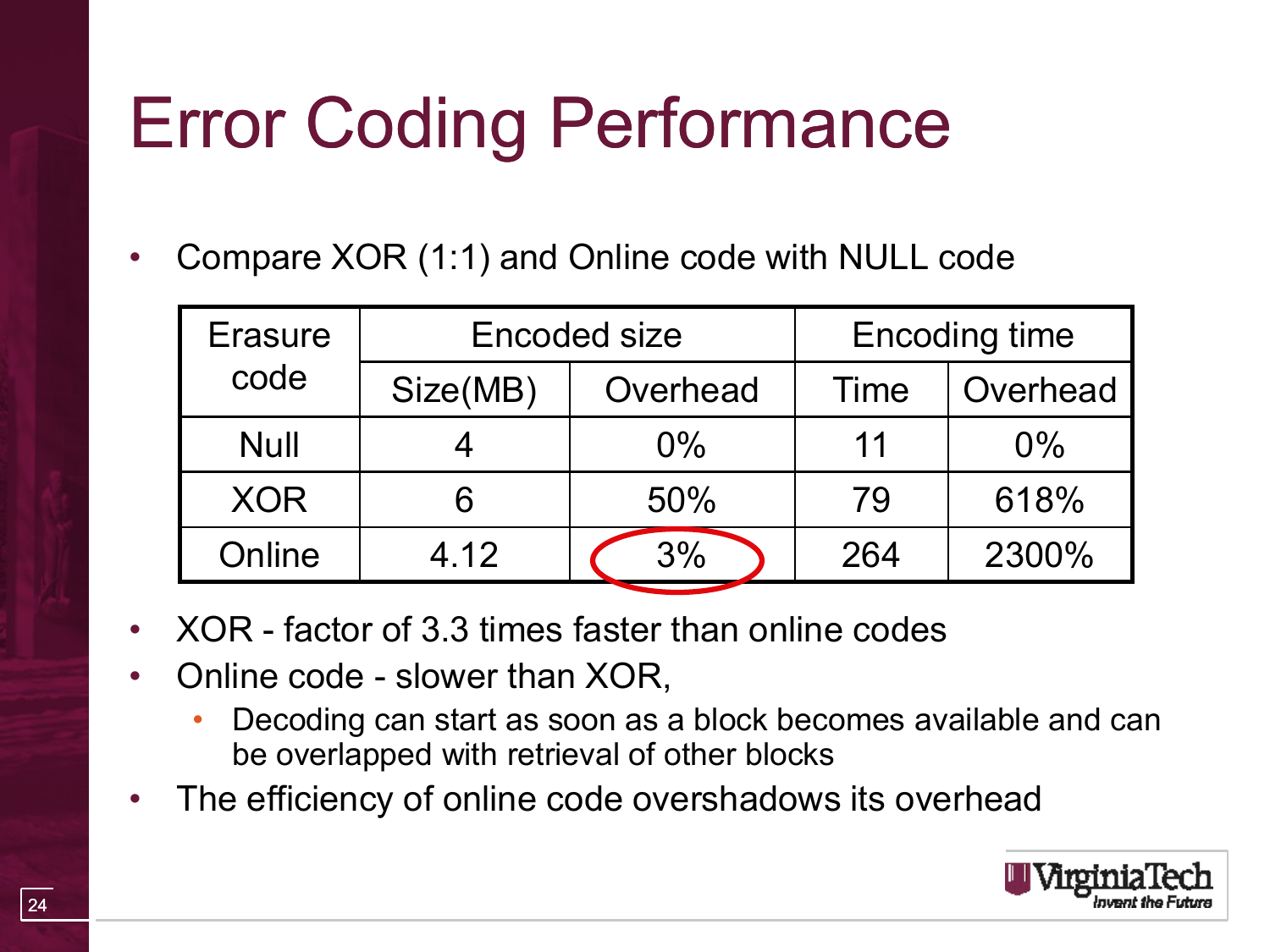## Effects of Participant Churn

• Failed up to 20% of total nodes

| <b>Nodes failed</b>      | Data lost       | Data regenerated |                 |            |
|--------------------------|-----------------|------------------|-----------------|------------|
| (percentage<br>of total) | Total<br>$G$ B) | Total<br>(GB)    | Average<br>(GB) | Sd<br>(GB) |
| 10 percent               |                 | 28044.35         | 28.04           | 79.85      |
| 20 percent               | 142.18          | 58625.78         | 29.31           | 80.02      |

- 29.3 GB of data was regenerated per node failure
- Total of 58,625.8 GB regenerated
- 142.2 GB data was lost which is small compared to the 278.7 TB of total data
- The data recreated per failure is small: 0.01%

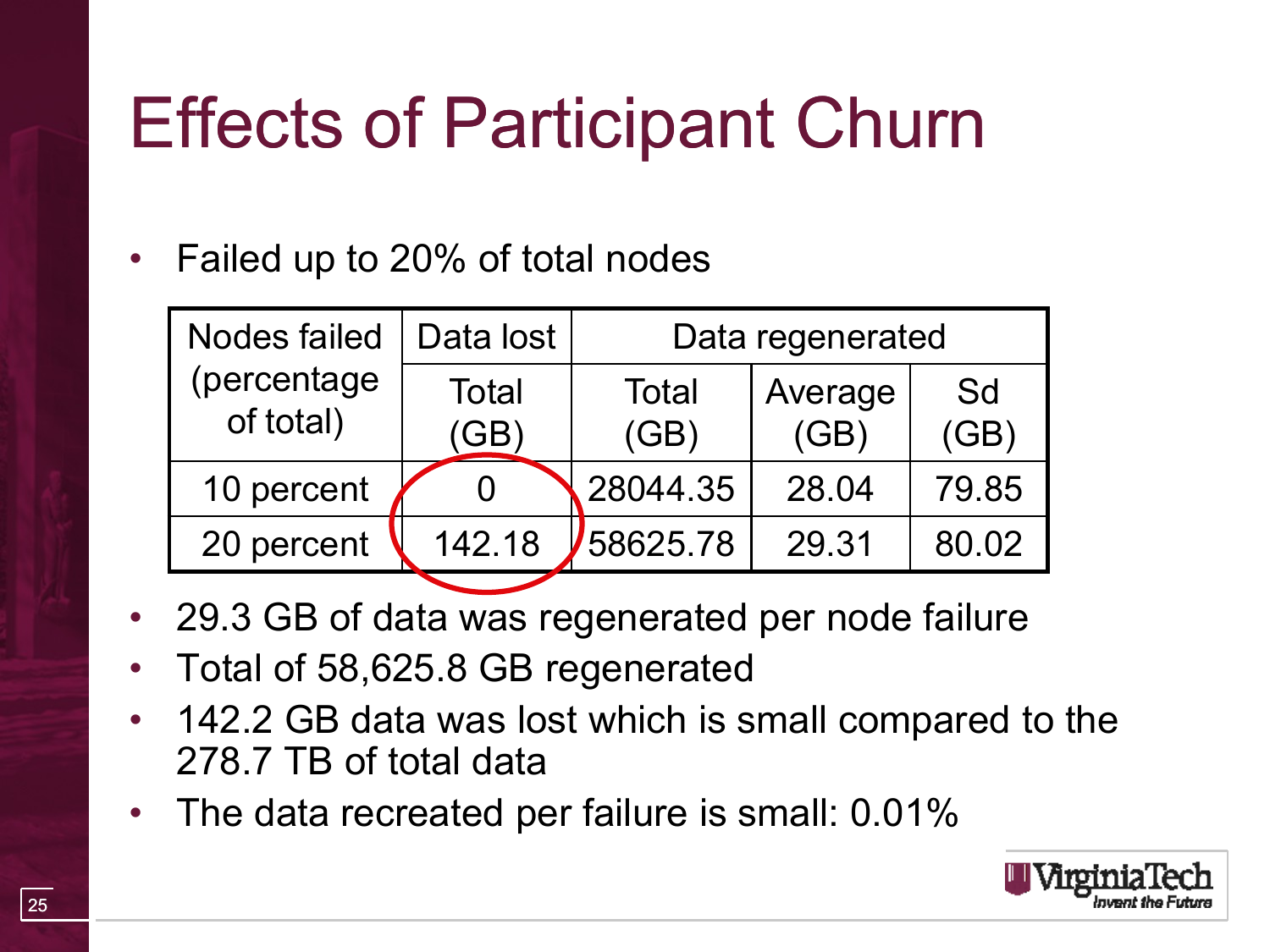### Verification on PlanetLab

- 40 different distributed sites
- Number of failed stores reduced by **330%** w.r.t. PAST **105%** w.r.t. CFS
- Storage utilization: CFS 52%, PAST - 47%, PeerStripe - 63%
- Online codes provided **98.6%** availability through four node failures

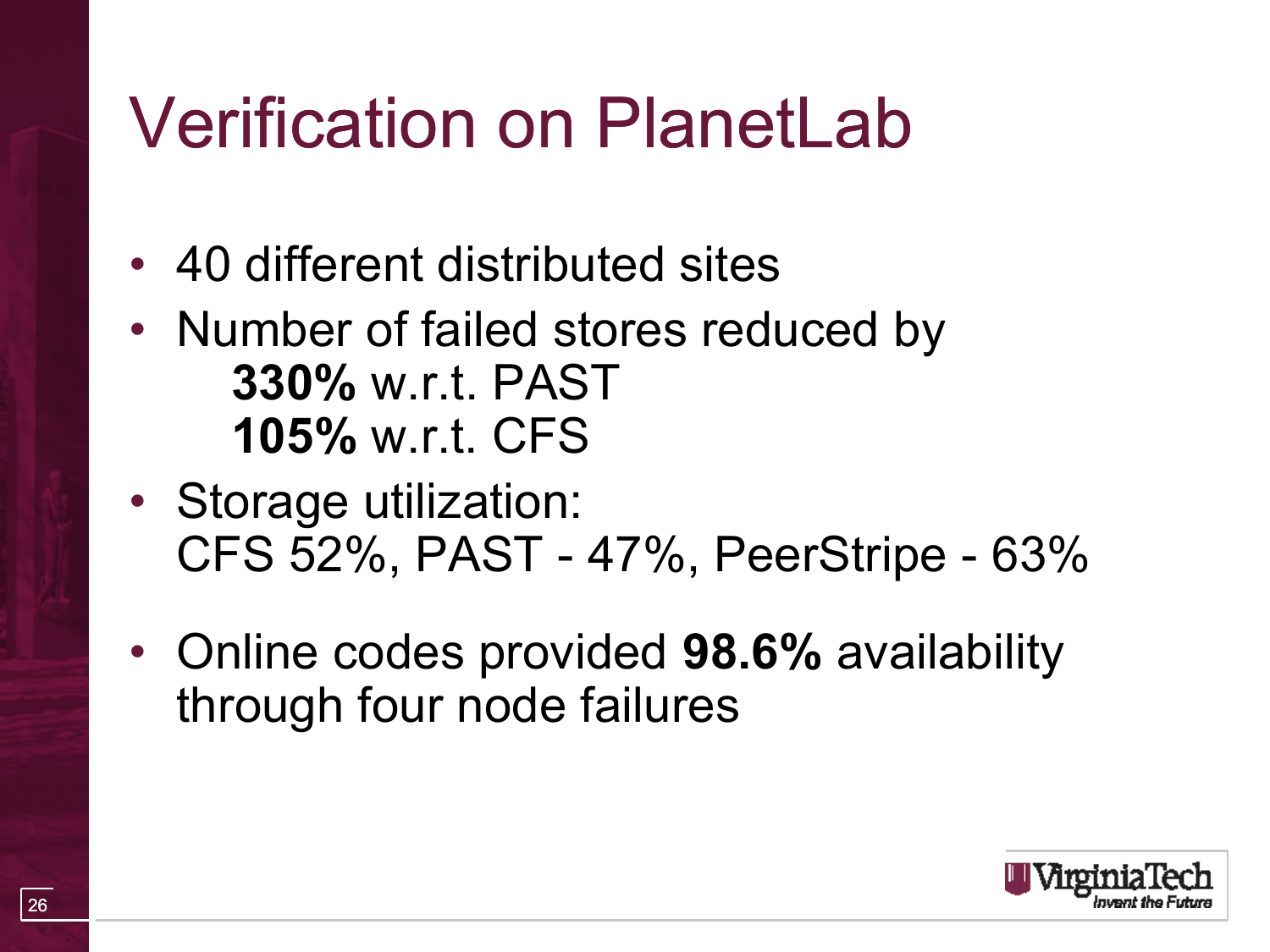### Interfacing with Condor

- Utilize a 32-node Condor pool
- CFS and PeerStripe worked for smaller files
- DHT lookups introduced an overhead few for **PeerStripe**
- Overhead for PeerStripe is small

QuickTime™ and a decompressor are needed to see this picture.

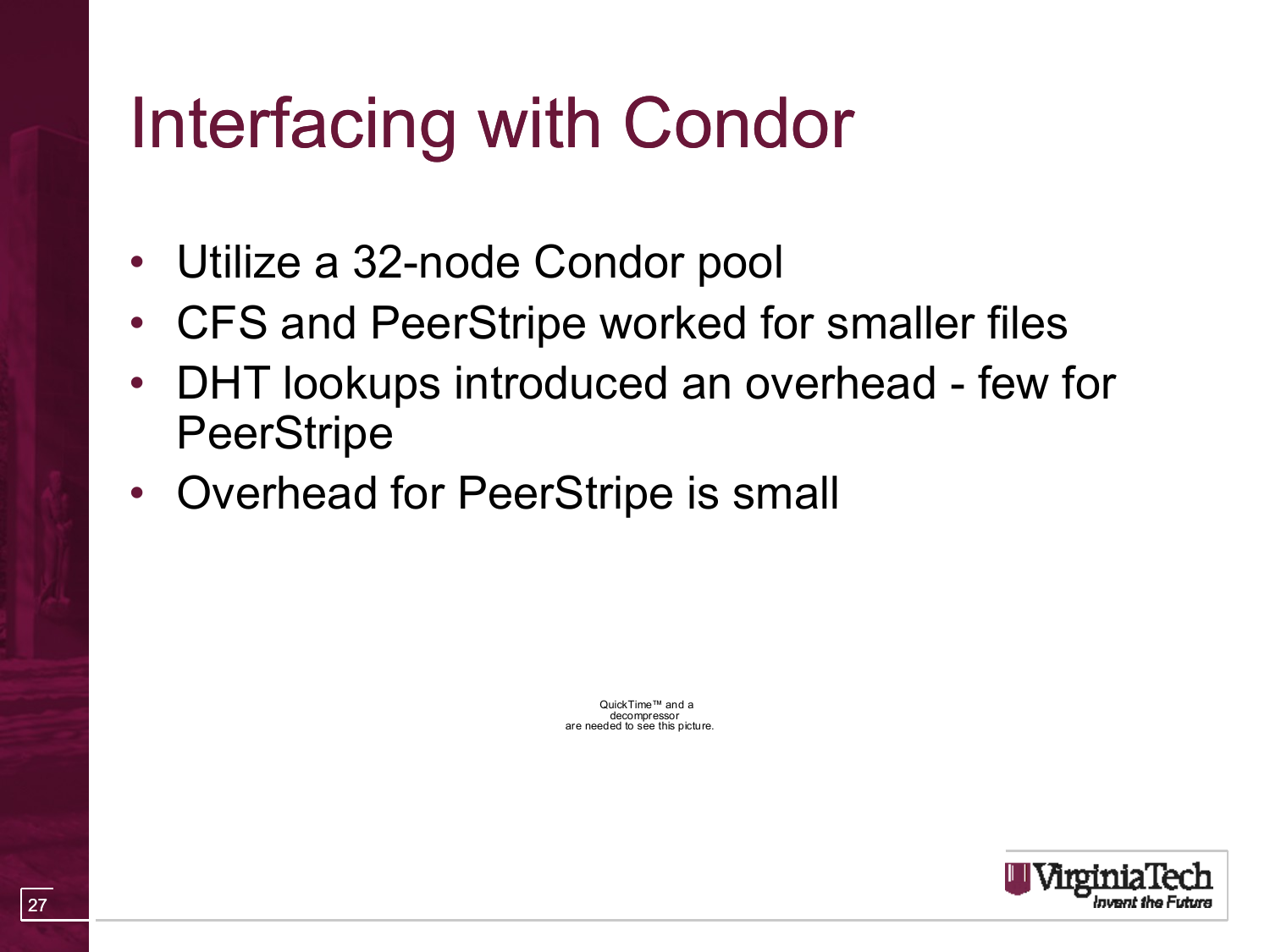### **Outline**

- Begin to our Means
- End to our Means
- Experimental Study
- Conclusion

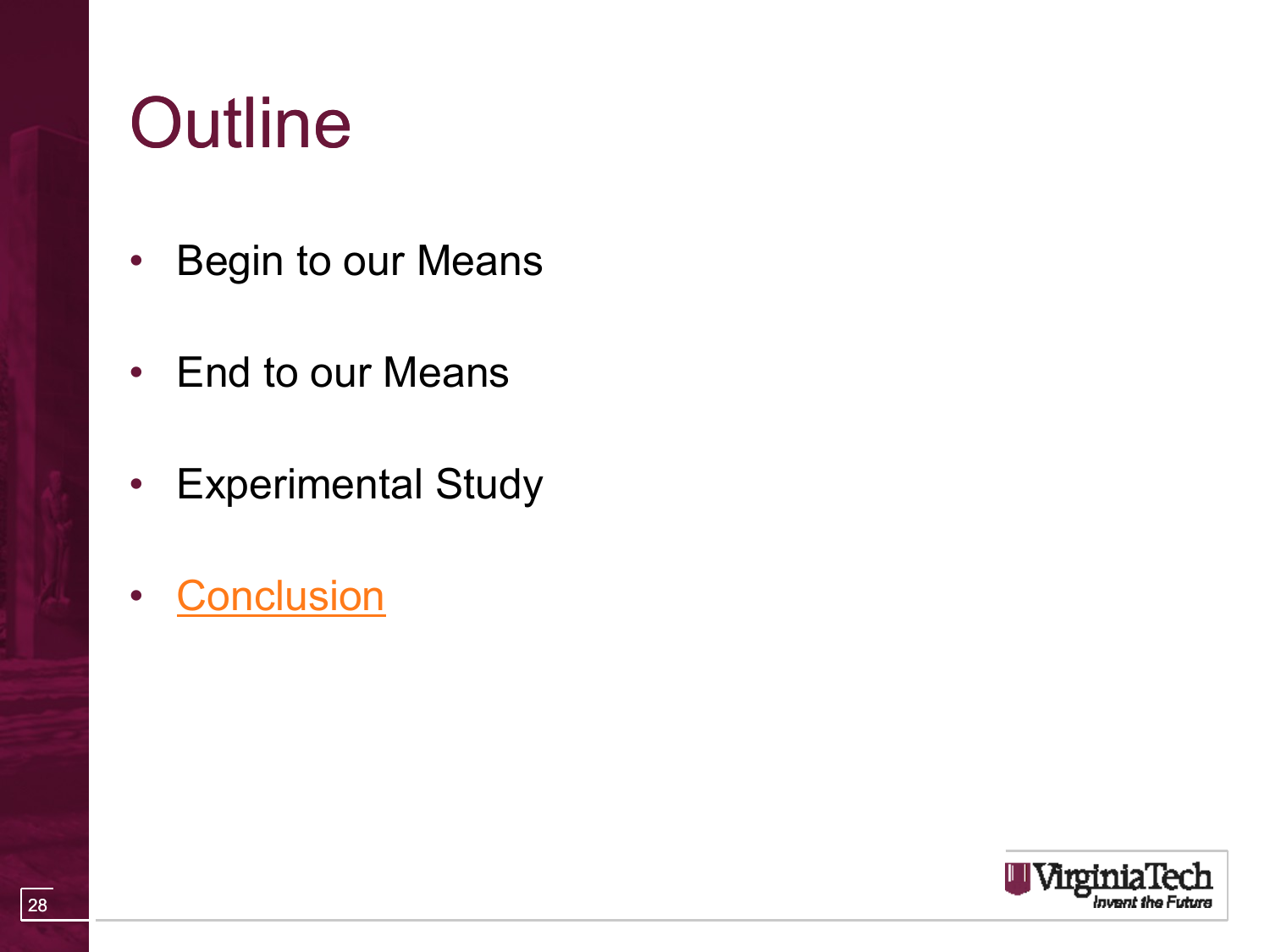### **Conclusion**

- P2p-based storage can be extended with erasure coding and striping to provide robust, scalable, and reliable distributed storage for scientific computing.
- PeerStripe achieves better utilization of collective capacity of nodes with good performance
- Error coding is effective in providing fault tolerance and data availability
- Multicast can be used for replica maintenance
- Use of interposing library allows easy integration with new and existing applications